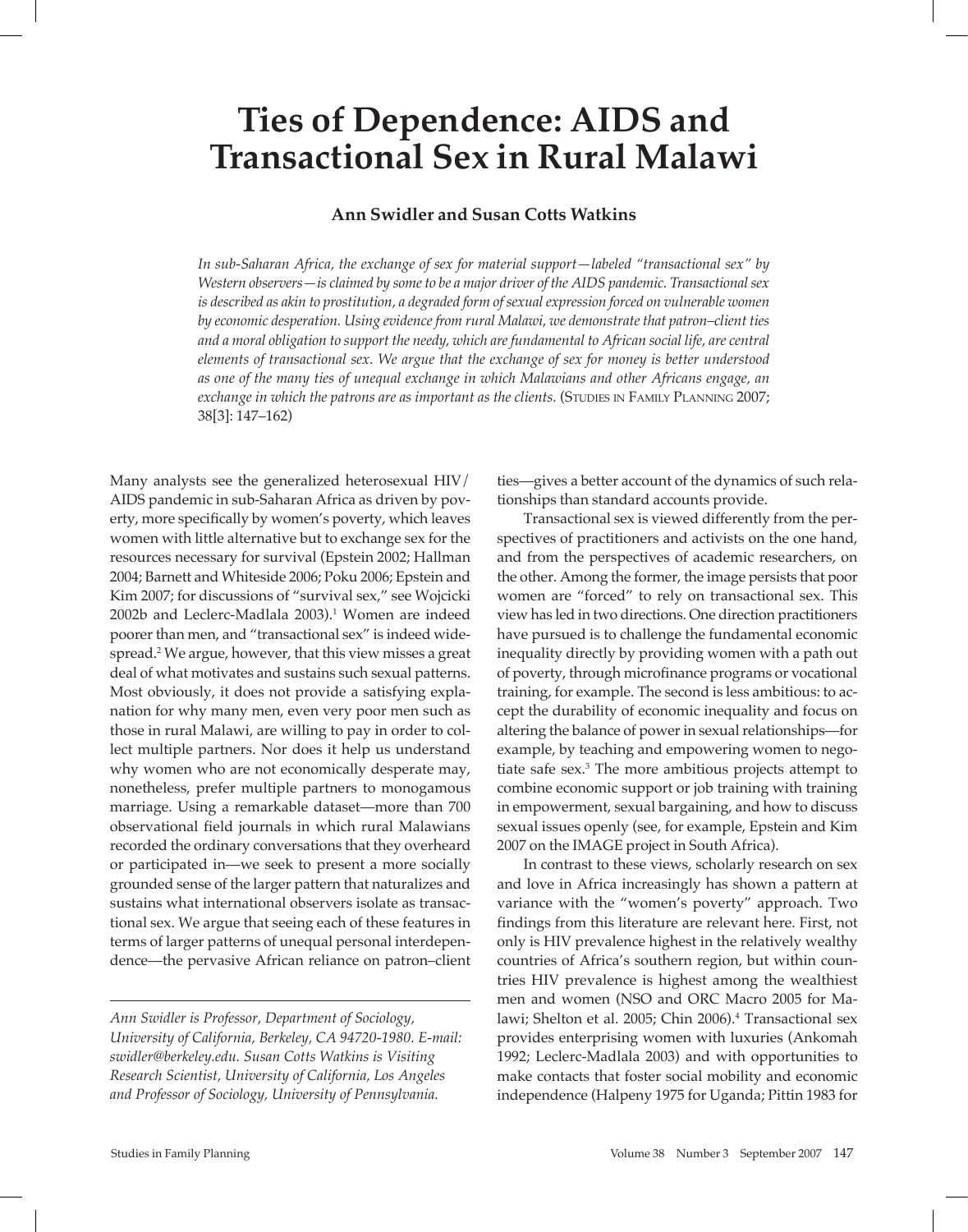Nigeria; Caldwell et al. 1989; Ankomah 1999 for Ghana), and provides poorer women with small luxuries such as lotions and soaps (Tawfik and Watkins 2007).<sup>5</sup> Thus, the evidence concerning transactional sex calls for an interpretation that would apply to women at many economic strata, not just the poorest.<sup>6</sup>

Second, many scholars have shown that, rather than being seen as unusual or degrading, in sub-Saharan Africa economic exchange is considered integral to a wide range of sexual relationships, from marriages to long-term non- or extramarital unions to brief affairs (Caldwell et al. 1989; Ankomah 1999; Hunter 2002 and 2005; Kaufman and Stavrou 2004; Johnson-Hanks 2006; Poulin 2006).7 These researchers turn our attention away from the characteristics of the transactions themselves (for example, the age difference between partners, or the price paid or received, as discussed in Luke and Kurz 2002 and Luke 2003) and toward the incentives for both men and women to engage in concurrent partnerships. Such partnerships have been shown to facilitate the rapid spread of HIV (Morris and Kretzchmar 1995; Halperin and Epstein 2004 and 2007) and to distinguish sub-Saharan sexual patterns from countries where the exchange of sex for money takes place within the context of prostitution, rather than being a feature of potentially enduring relationships.<sup>8</sup>

To date, researchers have not explored men's motivations for spending their resources on acquiring multiple partners, beyond a simple assumption, often implicit, that men in general have an insatiable desire for sexual variety. Nor has the literature grappled with why even women who earn reasonable incomes or are well supported by their fathers or husbands might want multiple partners.9 Here, we build on previous scholarship by examining sexual partnerships in relation to broader African patterns of unequal interdependence. Using a set of conversational journals from rural Malawi, we explore how sexual partnerships are understood in relation to ties that link kin, patrons and clients, and others who seek to mitigate social and economic insecurity by constructing ties of dependence. An appreciation of transactional sex as but one manifestation of a familiar, pervasive, and deeply embedded system of asymmetrical interdependence will provide scholars and policymakers with a more realistic, grounded understanding of the forces that hold this system in place and of what, if anything, might be done to alter it.

## **Data**

The journals used here were collected in conjunction with the Malawi Diffusion and Ideational Change Project (MDICP). The spine of the MDICP is a longitudinal survey of the role of social networks in changing demographic attitudes and behaviors, supplemented by semistructured interviews with subsamples of respondents (Watkins et al. 2003). When learning who-said-what-towhom proved difficult in the context of clipboards and tape recorders, the researchers asked several high-school graduates living in or near the MDICP study sites to act as participant observers as they went about their daily routines—walking to the market, getting water at the borehole, playing the game of *bawo*. If they overheard anything concerning AIDS or family planning, $10$  they were to make mental notes of what people said and did, and write their recollections word-for-word in commonplace school notebooks that evening or soon thereafter. 11 We treat the conversational journals as texts that record hearsay evidence: we hear only secondhand, from the journalists' ears—and their memories—to our eyes.12 These ethnographic field journals give extraordinary access to the perspectives on sexual partnerships that circulate in the rural areas of an African country in which approximately 12 percent of adults are HIV positive (NSO and ORC Macro 2005), and where attending three to four funerals per month on average is common.

More than 700 journals, each about 7,500 words long and typically covering several different conversations with multiple participants, were written between 1999 and 2007 (some are on the MDICP website <www.malawi. pop.upenn.edu>, with identifying information removed). Twenty-two journalists (9 female, 13 male) contributed journals: 3 very frequently, 13 frequently, and 6 only occasionally. All the journalists had worked for the MDICP as interviewers. All are high-school graduates who have had no further schooling; all are young (in their 20s or early 30s); and all rely on subsistence agriculture supplemented by casual labor or small-scale retail as well as intermittent MDICP activities. We provided no training, because we did not want them to conduct interviews, but rather to listen, remember, and write. Nor did we define what we meant by "conversations about AIDS." As a result, the content of the journals reflects what the journalists assume we want to know about AIDS.

The conversations were held in local languages, but the journals were written in English (and often hastily), so the grammar is sometimes poor and some words are omitted. We have retained most of the idiosyncrasies in grammar and spelling, as well as locutions that reflect local adaptations of English.<sup>13</sup> For clarity, we have punctuated run-on sentences, made subject and verb agree where necessary, and inserted omitted or clarifying words in brackets (words in carets < > are the journalist's). All proper names have been changed, and journal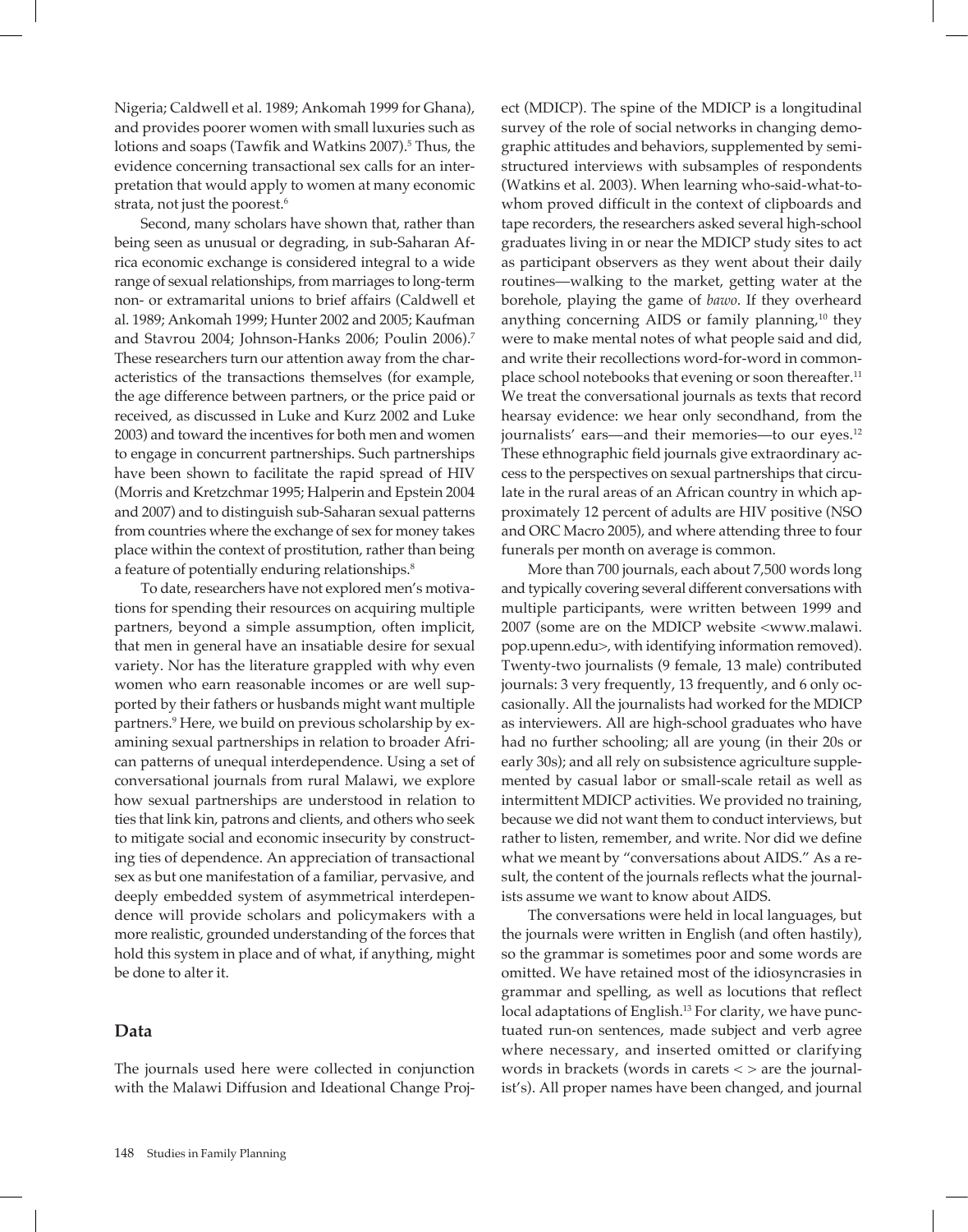excerpts are cited using the pseudonym of the journalist and the date of the journal in year/month/day format.

The journalists were paid US\$30 for an 80-page school notebook, an amount that was deliberately set high relative to incomes in rural Malawi as an incentive to continue with the project. Incentives, of course, raise the possibility of fakery. Although the journalists had shown themselves to be reliable, honest, thorough, and intelligent in their interviewing for MDICP, we cannot know with absolute certainty (as is also the case with more traditional ethnographic research) whether reports of informants are accurate. We have evaluated the journals in the light of other information, including our having spent many months in rural Malawi while participating in MDICP data collection. Moreover, the journals also contain internal evidence: because some of the more notorious characters in the area appear in the journals of more than one journalist, and some actors reappear in multiple journals from the same journalist, we can examine consistency of representation across journalists and over time. Most convincing, however, are the internal qualities of the journals. Kaler (2003) notes recurring themes in the journals, but also the relative absence of clichéd situations and characters. We (and other readers of the journals) are struck by their quality of verisimilitude. Although only extended excerpts from many journals could make this point fully convincing, clearly only a gifted novelist could have manufactured such a variety of voices, situations, incidents, and viewpoints. As Kaler observes, much more work would have been required to invent these situations and voices than simply to record them.

Despite the verisimilitude and the external and internal consistency of the journals, a journalist is not a mechanical amanuensis. These are texts of recalled conversations, not recordings, and the journalists surely did not remember perfectly everything that was said and by whom. Nor do we believe that participants in conversations always spoke what they believed to be the unalloyed truth: people have agendas in their interactions with friends and relatives as well as in their interactions with interviewers. What the journals tell us, however, is how talk of sexual partnerships is infused with the expectations that characterize a society in which to be a patron and to have clients are of the utmost importance.

Our journal methodology has been approved by institutional review boards at the University of Pennsylvania and the University of Malawi, and we have substituted pseudonyms for all individuals and identifiable places. We note also that this methodology provides greater protection for human subjects than does most ethnographic or anthropological research. Those whose conversations the journalists report did not know that the journalists

were listening with a view to writing down their words for the benefit of researchers. Yet because we use multiple journalists from different villages and different regions of Malawi, it is much less likely that anyone could trace a conversation or incident to a particular person than it is when an anthropologist, based in a single village for months or years, reports gossip, conversations, or incidents from the smaller group of people among whom she or he works.

The journals are generally consistent with data from other sources, but they give a much more vivid sense of the cultural and moral logic, the complexities and contradictions, and the texture of what people say spontaneously in their everyday conversations. To convey the uniqueness of this data source—the remarkable level of detail the journalists recollect, the number of people whose conversations and activities they report, and the interweaving of themes that are typically given isolated treatment in other modes of data gathering—we provide the following excerpt as an illustration. The journalist in this instance recounts a conversation held among strangers on a crowded minibus, drawn together when a man lacks the full fare. The main topic is the desirability—and the evils—of money.

Another man began saying that everyone nowadays is seriously seeking money, and you may find a lot of rich people who are not satisfied of what they have and want to have even more. But when you ask them or beg them for money, you may find that they refuse and complain, saying that they don't have money. They let . . . their fellow relatives die of hunger without assisting them, even when they have a lot of money in the banks or even at their homes.

Another one said that that's very bad indeed because wealth becomes good and sweet when eating together with relatives. . . .

And someone said that indeed money is wonderful, and if people are dying a lot of the disease which is nowadays known as AIDS, it's because of money.

People agreed. And the man continued saying that he feels pity when he visits many places, especially in towns where he finds a lot of pretty girls or women being movious [promiscuous] and a lot of them serving in bars because job opportunities are so rare. He went on saying . . . that they went to school but they are not getting a job. Their parents wasted a lot of money paying for their school fees, which are very expen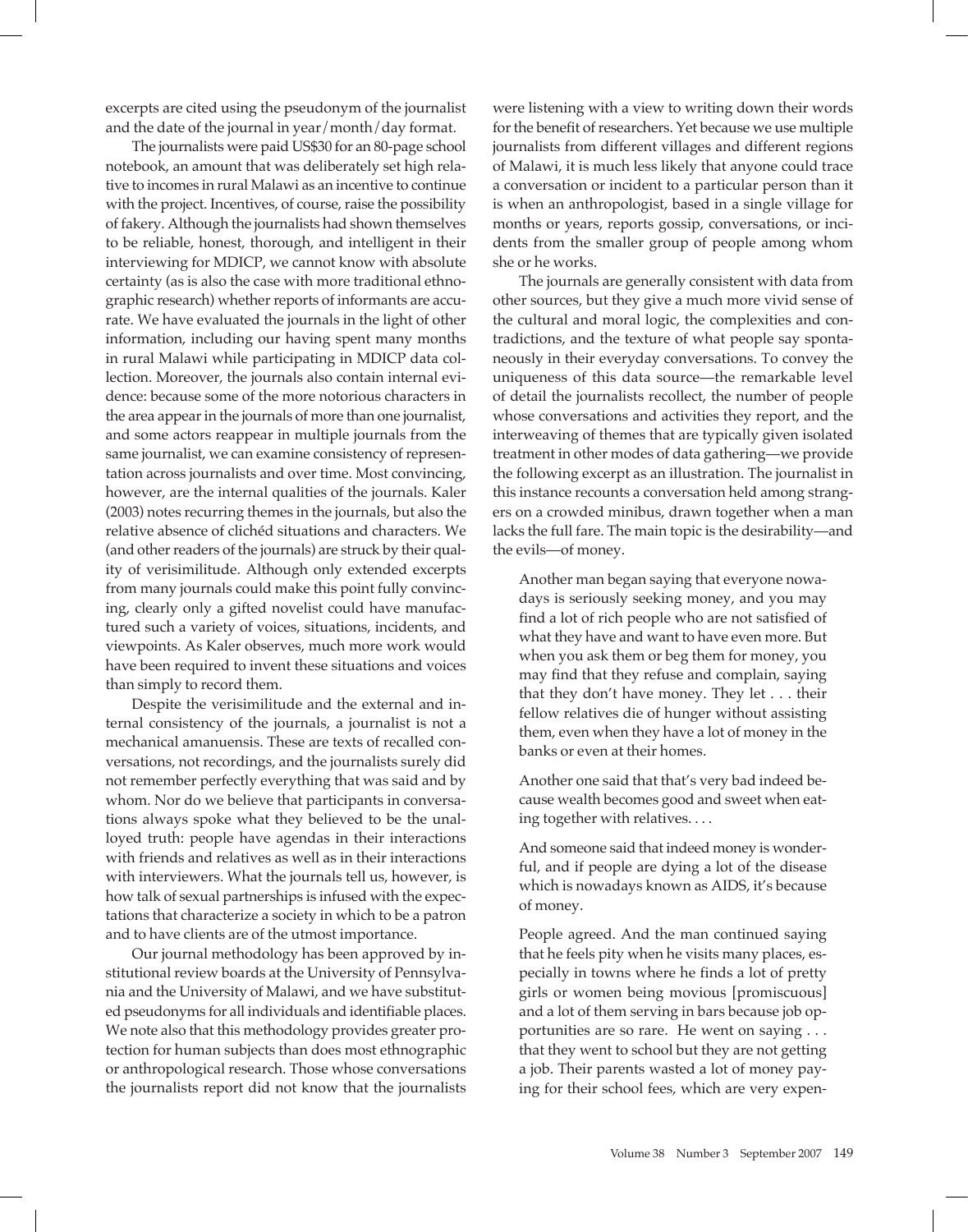sive nowadays, and the parents were expecting that the money which they had invested paying for their school fees should be given back to them after school. . . . [But] after school still they face the problem of job, . . . and girls, especially those [who] look very beautiful, are the ones who find the jobs because they are proposed [propositioned] by the bosses and are sleeping with them, and they can keep on changing the job if they want to because, for example, she might be employed at one company and meet with a certain boss of a certain company and that boss proposes her as well and promises her to find a job in his company with a better salary than the current company where she is working, and she accepts.

A woman agreed and said that then it's . . . better to die unemployed than rushing to get employed and be obtaining money by sleeping with men (bosses in particular) nowadays when there is AIDS. . . . [If you do that], the end result is that you won't last long; you will leave others to continue working while you go to the grave to get buried. [Simon 040203]

This extract illustrates how our hearsay ethnographic data are able to convey the multiple conversations that frame the narrative of AIDS in Malawi and, to anticipate our theme, the multiple ties of unequal dependence that characterize Malawian life.

## **Systems of Dependence**

In Malawi, as elsewhere, the dynamics of transactional sex depend on the idea that women need money whereas men have it. This basic truth masks considerable complexity, however. Obviously, men with more money can afford to have more sexual partners than poorer men. Malawians, however, frequently make a stronger claim, saying of a man with money that "the money was forcing him to have many partners." At first, we were amused by these claims, and then puzzled. Now, we think that such statements—and many other aspects of Malawian understandings of sexual interactions—make sense if we understand transactional sex to be part of a larger pattern of patron–client relations. Just as women need patrons to provide them with material benefits, men need clients who provide them with an outward display of power, prestige, and social dominance and an inward sense of behaving morally.

In this study, we develop an institutional interpretation that suggests that men and women are constituted as they are—with the needs, identities, and desires they have—by the system in which they participate, a political economy in which ties of dependence are crucial and ubiquitous. The theoretical and empirical literature to which we are responding, however, frequently leads us to pose our argument as if women and men had separate motives and exchanged gifts and sex to maximize their individual interests.14

Throughout Malawian society—and in many other sub-Saharan African societies we have worked in and read about—virtually everyone, at all income levels, is seeking patron–client ties, what we call here "ties of dependence" (Barnes 1986; Ekwensi 1987; Vansina 1990; Bayart 1993; Bratton and van de Walle 1997; Weinreb 2001; Tibandebage and MacIntosh 2005). Kaler and Watkins (2001) observe that family planning workers in Kenya systematically disobeyed some of the policies of the Ministry of Health because they were casting themselves as patrons, using the services they distributed to earn respect, gratitude, and perhaps unspecified future reciprocity. Smith (2003:711) writes of a similar exchange in internationally funded family planning programs in Nigeria. Staff use workshops to "repay the patrons who installed them as officers in the 'dollar project' and build their own networks of clients by doling out the per diems and allowances that are paid to participants." This, Smith argues, is part of a pervasive pattern:

Particularly important for negotiating one's way in contemporary Nigeria is what Ubakala natives call "having people." By this they mean having people—especially kinspeople—strategically placed across the Nigerian social and economic landscape to get access to opportunities and resources. (Page 207)

In addition to providing opportunities for upward mobility, ties of dependence also provide a cushion against a time when unpredictable events may threaten downward mobility. In a patron–client society, being a patron to as many clients as possible and simultaneously being a client to as many patrons as possible are clearly advantageous strategies.

Ties of dependence can be observed at all levels of African societies. In semistructured interviews conducted with a selection of MDICP survey respondents in order to understand how poor villagers coped with shocks such as famine or the death of a productive family member, people spoke of a relative in the city who sent food, or the support they themselves gave to an elderly widow caring for orphans. Similarly, our African academic friends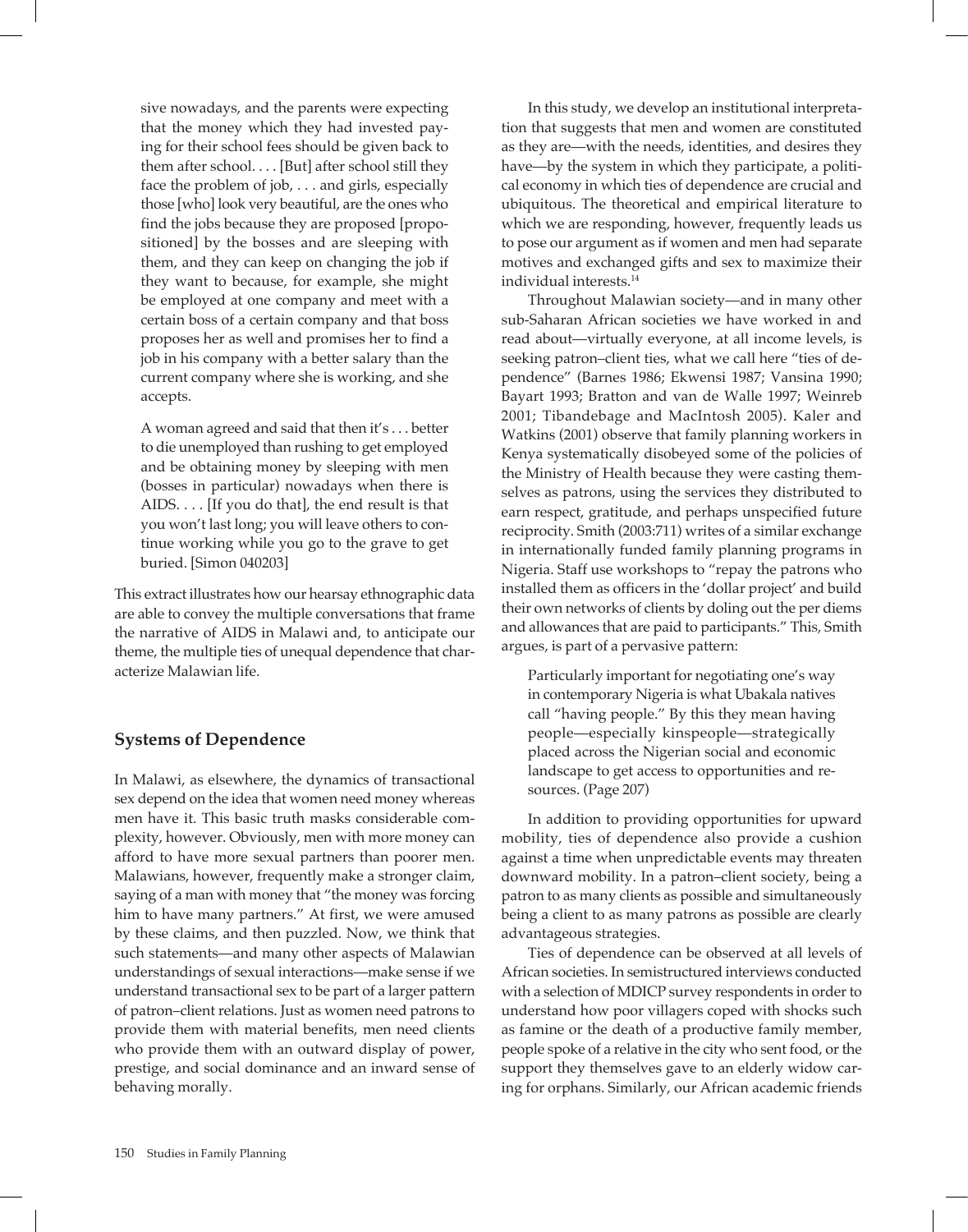talked of patrons who invited them to international conferences, but also mentioned the expectations of kin in their home villages that they would provide both necessities like cooking oil and maize flour and such luxuries as bars of soap, sugar, and tea. We heard many stories of former associates—a former girlfriend, nursemaid, employee—suddenly showing up destitute, and not being turned away. And of course, as Westerners, we were frequently cast in the role of potential patrons, both by those with whom we worked or who befriended us, and by the myriad hopeful seekers who offered themselves as "pen pals," assistants, or friends.

Although some of the most influential discussions of patron–client relations come from studies of Latin America and South Asia (Eisenstadt and Roniger 1984; Roniger 1990; Roniger and Günes-Ayata 1994), patron–client ties appear to play an even more central role in sub-Saharan Africa, where, as has long been recognized, the basic form of social preeminence involves "rights in persons" or "wealth in people" (Kopytoff and Miers 1977; Miers and Kopytoff 1977; Barnes 1986; Vansina 1990; Guyer 1993; Smith 2004b). Virtually everyone is simultaneously a patron to those below and a client to those above them in society, "one of the links in one of the many chains of dependence" (Chabal and Daloz 1999:28). Thus, as these astute observers have written, "[t]he truly destitute are those without patrons" (Chabal and Daloz 1999:42). We might add, the truly insignificant are those without clients.

Chabal and Daloz also emphasize another aspect of patron–client ties that is central for our argument: such asymmetrical ties are fundamentally redistributive.<sup>15</sup> In order to have power, one must have clients; in order to have clients, one must have the resources to meet their expectations. "The acuteness of apparent inequalities is reduced by the imperative to be seen to redistribute on a scale appropriate to one's standing"—much as village men with money are "forced" to have girlfriends (Chabal and Daloz 1999:28; see also Eisenstadt and Roniger 1984, Roniger 1990, and Smith 2004). Redistribution is not only strategic and instrumental, it is also the moral thing to do. Hoarding resources is considered to be profoundly antisocial, breeding envy, resentment, and disrespect, and possibly inviting witchcraft to punish the miserly (Chabal and Daloz 1999; Ashforth 2005; see also Wardlow 2004). Moral obligations to kin and expectations of reciprocity are the core model for such ties of dependence (in Uganda, the word "poverty" means those who have no relatives [Whyte 1997]), but obligations of redistribution and reciprocity spread outward in a broad network of social relationships, so that only the least fortunate have no social safety net to cushion them against an unpredictable disaster.

In what follows, we use our understanding of patron–client relationships to interpret otherwise puzzling features of sexual partnerships in Malawi and other parts of sub-Saharan Africa: the pressures on men to seek extramarital partners; the desire for and the difficulty of achieving fidelity; sexual networking as a form of social insurance; and the potential for independence when ties of dependence fail.

#### **Fidelity versus Multiple Partners**

We interpret the tension between fidelity and multiple partners in terms of ties of dependence. Fidelity is seen, even by the promiscuous, as a desirable goal, $16$  and perhaps even more so now that all are aware of the risk of premature death from AIDS (Watkins 2004). The favored Malawian expression for fidelity is "depend only on each other," a phrase that suggests how central ties of dependence are to the way sexual relationships are experienced and understood. Yet, despite the emphasis that religious leaders, relatives, and village elders (the *ankhoswes*, or "marriage counselors") place on fidelity, husbands and wives (as well as unmarried girlfriends and boyfriends) often find that their partners have been unfaithful.<sup>17</sup> Why is fidelity so elusive? As we will see, the forces that push men—but also women—to seek multiple partners do not come exclusively, or perhaps even primarily, from sexual desire.

In rural Malawi, gossip abounds about particular cases of infidelity. Men sometimes justify their behavior to their peers as sudden and uncontrollable lust, but other justifications seem to be necessary for a wider audience. One justification is that regular sex is necessary for good health (Nelson 1987; Caldwell et al. 1989; Leclerc-Madlala 2002; Johnson-Hanks 2006). Thus, when having sex with a regular partner is not possible—for example, if a couple is separated by labor migration or if one or both partners face a taboo against sex under certain temporary conditions such as postpartum abstinence—both men and women who seek sexual relief with another partner are often considered to have acted in a justifiable manner.<sup>18</sup> A second explanation, and one that appears to apply only to men, is that sexual variety is so desirable that it can be considered a necessity. This idea is expressed in the phrase, heard frequently in Malawi as well as in other African societies, that "one can't eat *nsima* [the staple food] every night" (Watkins 2004; see Johnson-Hanks 2006 for Cameroon). A woman's infidelity is often justified by economic need, either for subsistence or for such items as soap and lotions, but also by a husband's failure to satisfy his wife sexually ("because the husband is a beer drinker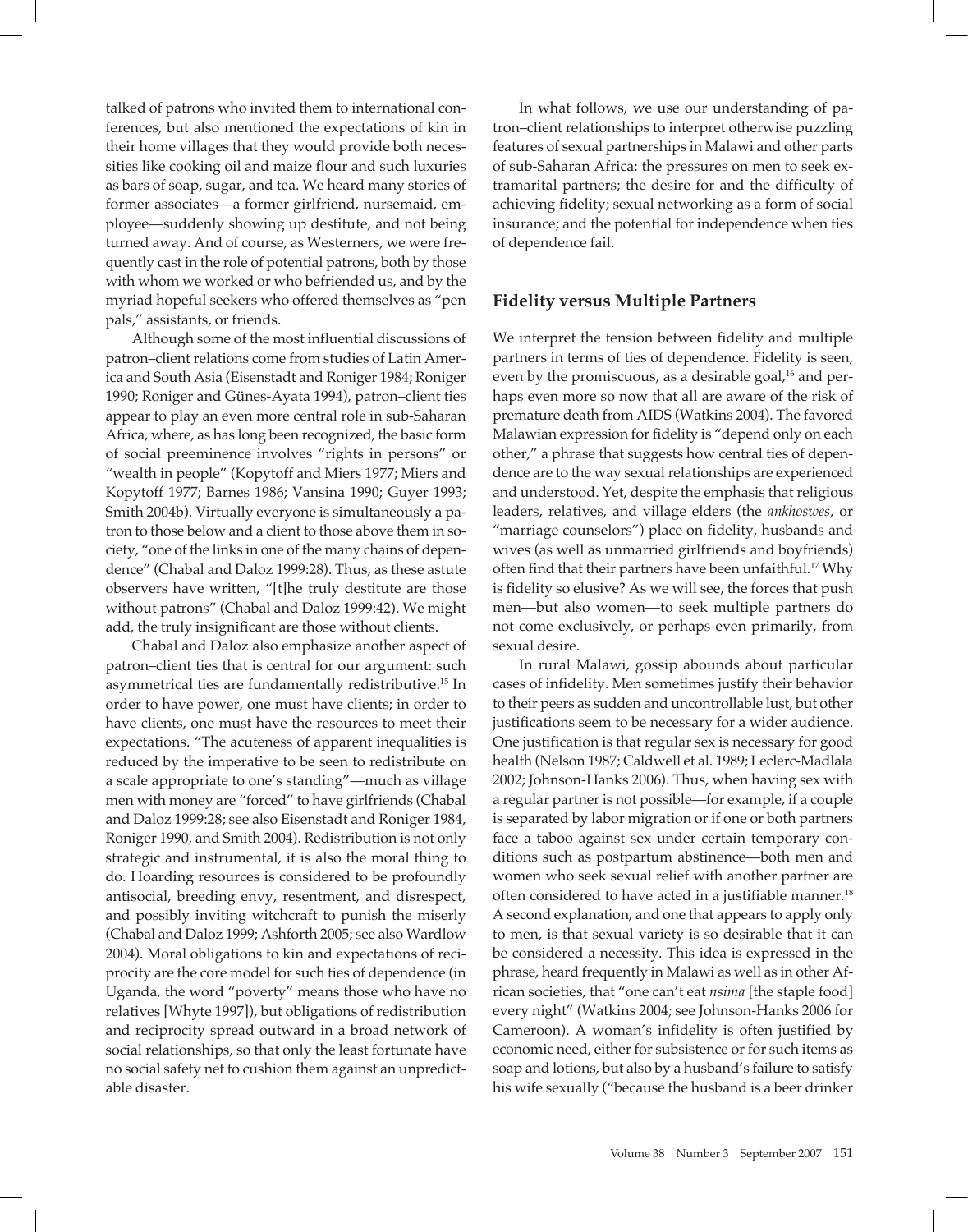and when he reaches home he just sleeps, not having any sexual contact"), or by revenge for a husband's infidelity (Tawfik and Watkins 2007).

For both men and women, the temptations of multiple partnerships also derive from the powerful and pervasive logic of patron–client ties. For men, this logic leads them to become patrons of multiple women; for women, this logic may lead them to become clients of multiple men. Bloch (1961) describes how, in the second feudal age, vassals began to swear fealty to more than one lord, receiving a fief from each but creating a crisis of loyalty if the two lords went to war against each other. A similar logic operates, we argue, in ties of dependence in sub-Saharan Africa. In sexual and romantic relationships, people want and hope for fidelity: women sometimes divorce unfaithful husbands or thrash the other woman, men may divorce a wife "caught red-handed," and both men and women express outrage and distress at the discovery of a betrayal. At the same time, however, men seek to demonstrate their "wealth in people" by becoming patrons to poorer women, and a woman may not be able—or may not want—to be a client to only one man.

# **Understanding Patrons**

Important features of Malawians' understandings of the relationship between sex and money become clearer when we see transactional sex as but one form that patron–client ties can take. We begin with patrons in order to try to understand why men with money are said to be "forced" to have many partners.

### *A Man with Money Requires Sexual Partners*

From the perspective of villagers, men's money forces them to have multiple partners:

Mary told me that Kassim has suffered a lot because he has been ill for some years. In the first days, he was doing his business of selling fish at the market, and he was having some money, so that he was giving the money to his friends by credit but with interest. He was then having much [more] money, and the money [was] forcing him to have many partners. [Sophia 031005]

Interpreted through the logic that informs the patron– client system, we think "forced" means that Kassim faced community expectations that as a man with resources, he would redistribute them to those who are poorer than he, thus fostering clients who demonstrate his standing

as a patron. One means of such demonstration is helping "poor women," who cement the relationship by providing sex in exchange. If he does not redistribute his resources—if he hoards his resources and "eats alone"—he is behaving immorally and is subject to scorn and even witchcraft.

Men's obligation to help poor women recurs frequently in the journals, as in the excerpt below, where the journalist recounts a story heard on the radio:

Here is a rich man <*namadya bwino*> who is married and has children, so with this starvation hunger situation, which has hit Phalombe and the whole country as a whole, there is also a certain household there, and it was totally running out of food completely, and they had nothing. [In] that household there were two sisters, one 18 and the other one 20. They sat down and made a decision that with the current hunger situation they planned to propose [proposition] the *namadya bwino* but he was married. The sisters went to the rich man and openly told him that he should marry the two sisters since they have nothing to do, no food, nor any support. The rich man accepted and married the two girls. As of now, they are three wives including the first wife, and as of now, the marriage is going on smoothly. [Haji 051105]

The rich man may be motivated only by his desire to act morally by helping two needy women. Nevertheless, he is certainly not unaware that taking on his two new clients provides him with several benefits in addition to sexual variety: he gains status for his generosity and for having multiple wives, and he now has a domestic labor force of three to cook, clean, and work in his fields.

The second journal excerpt, in which a neighbor complains to the journalist about her husband, is more explicit about the link between sexual exchange and social obligation, even as the husband's rationale is also more clearly self-serving:

Now what is happening is that my husband wants to marry another wife who is his cousin. I have tried to ask him to tell me why he wants to do this, but his reply to me was that she is his cousin, and he cannot allow her to be getting worried that men are not coming to ask for marriage to her. . . . He told me that he always gets concerned when he sees or hears women who worry that they are [not] getting married or that they need help but they don't have means of getting the help, like money to buy soap, relish [the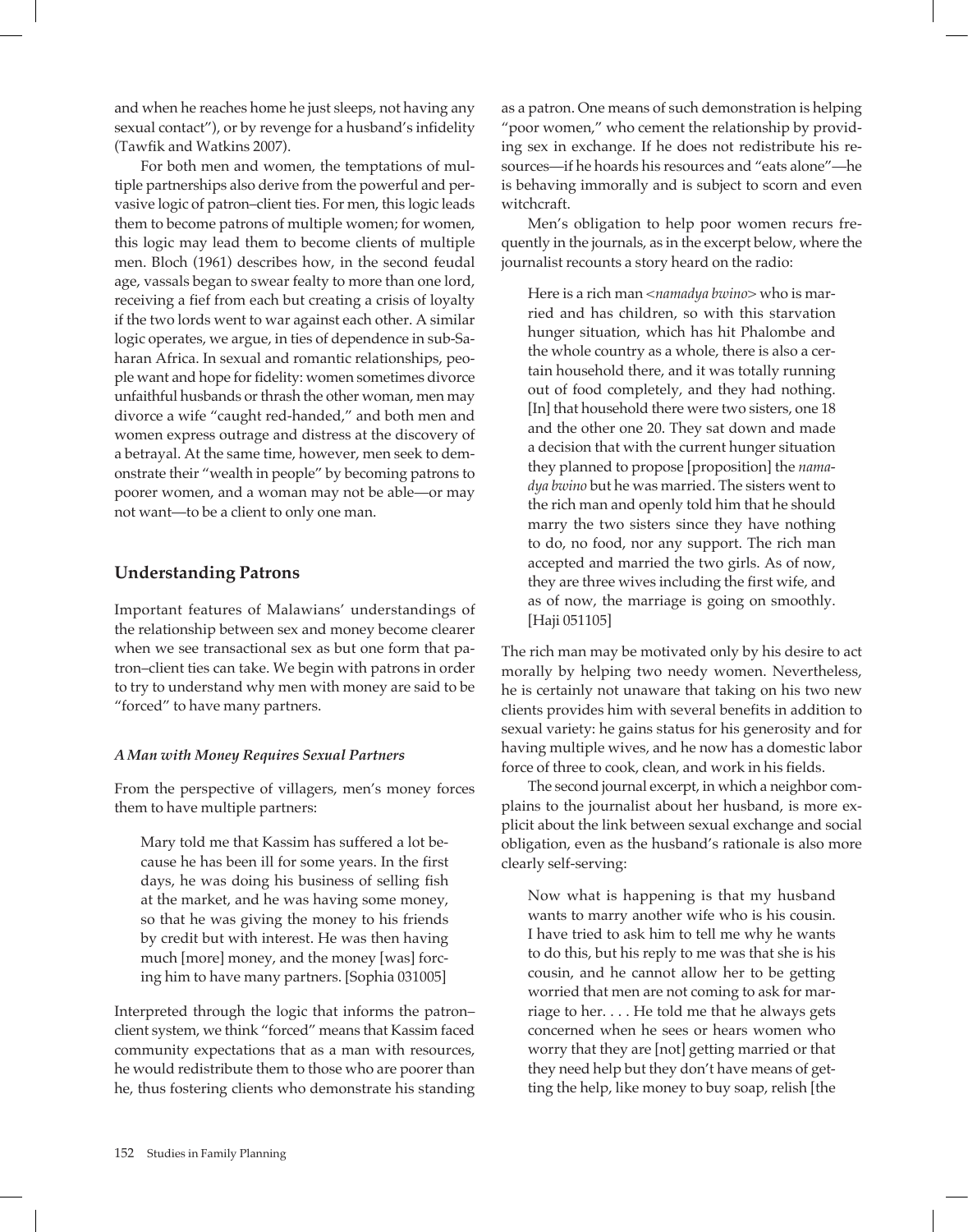meat or vegetable to accompany the staple grain], clothes, and other needs of their daily life, while he knows that he can take care of them, for he has money and a shop where they can be getting their needs. For God says, "Help the needy" <*poti Mulungu anati thandizani osowa*>. . . . So when I ask him, "Is this the way you can help the needy through the exchange with sex?" he says, "Do you think I can just keep spending property with nothing in return?" [Alice 041107]

A third journal excerpt illustrates a fundamental feature of the environment: the importance of patron–client ties for men and women who live with pervasive economic uncertainty (see Johnson-Hanks 2006). An ex-husband, now ill and fallen on hard times, attempts to reconnect with, to "remarry," his ex-wife. This excerpt also shows the strength of women's social resources: their willingness to divorce a husband who may transmit AIDS and their ability to "just say no" (Luke and Kurz 2002:24; Poulin 2006; Reniers 2006). (We insert our comments in italics.)

When I was coming back from Lilongwe, I passed by the house of Silowe's' ex-wife. That one was his first marriage, but the woman divorced him because of his behavior of womanizing. Mr. Silowe was getting married to another woman every year, and the extramarital sexual partners were there as well. He was doing that because he was benefiting much from his business of selling fresh fish in the town. But Silowe did not know that things would change next time so that he will become poor and fail to help all the women he married.

When I was ready going home, I went to the market to buy some vegetables and I met with him there. He . . . bought some fish and gave them to me to take them to his ex-wife. I saw him that his body was changed. He has become thin, sores all over his body, and his legs are swelling, but I did not ask him about his problem that makes his legs to swell, especially the feet.

I received the fish and carried them to his exwife. When I reached there, I told her that her husband was the one who sent those fish for her, but [his] wife replied that he was sending them to his children and not to her. [*She emphasizes that she is no longer having sex with her ex-husband, so she does not accept fish from him for herself, but only for her children.*] [Because] she managed to divorce him early before he began showing the symptoms of AIDS, which he is now showing, she cannot allow him to remarry her again. He was changing women like clothes, and he was not listening to advice. . . .

He was also saying that it was his time to enjoy his money, which God gave him. It was time for him to drink beer and help poor women through being his sexual partners [*he presents himself as a patron obligated to help poor women by having sex with them*], therefore, his first wife divorced him in order to protect her own life so that she can try to look after her children for a long time. [Alice 040228]

Silowe, once a rich man with many wives/clients, now a poor man—and one who surely recognizes that he will soon die of AIDS—has turned to a former client for support.<sup>19</sup> In this case his former wife refuses to take him in by remarrying him, since doing so would require her to have sex with him.

## *The Obligations of Patrons*

The obligation of those with resources to help those without them is far-reaching. One's primary responsibilities are to kin, but those with wealth who fail to share it are universally condemned. A man worries that disgruntled former girlfriends "may be going around telling people many things, like the man is a greedy person; he doesn't share food with his in-laws and relatives." [Simon 040210]

In the excerpt below, a wealthy woman only belatedly begins to act like the patron she should have been all along:

[T]he wife used to laugh [at] those people who used to go to church every Sunday. She said that those who go to church every Sunday are poor, and that they go there to ask God to give them some money, and that she cannot go to church because she has everything that she needs, and that she has a lot of money, . . . and that the money she had can be enough to feed so many people, even the whole country, for so many years. She was a happy lady, but her worries [were about] her husband who used to have so many sexual partners. She said that after learning that she is HIV-positive, she began to go to church to help the needy and to chat with everybody, even the poor who were her enemies at first. She changed her mind, so that when she died, many people mourned for her because they worried that their helper has gone and they had nowhere to go [to get] food or money. [Patuma 040629]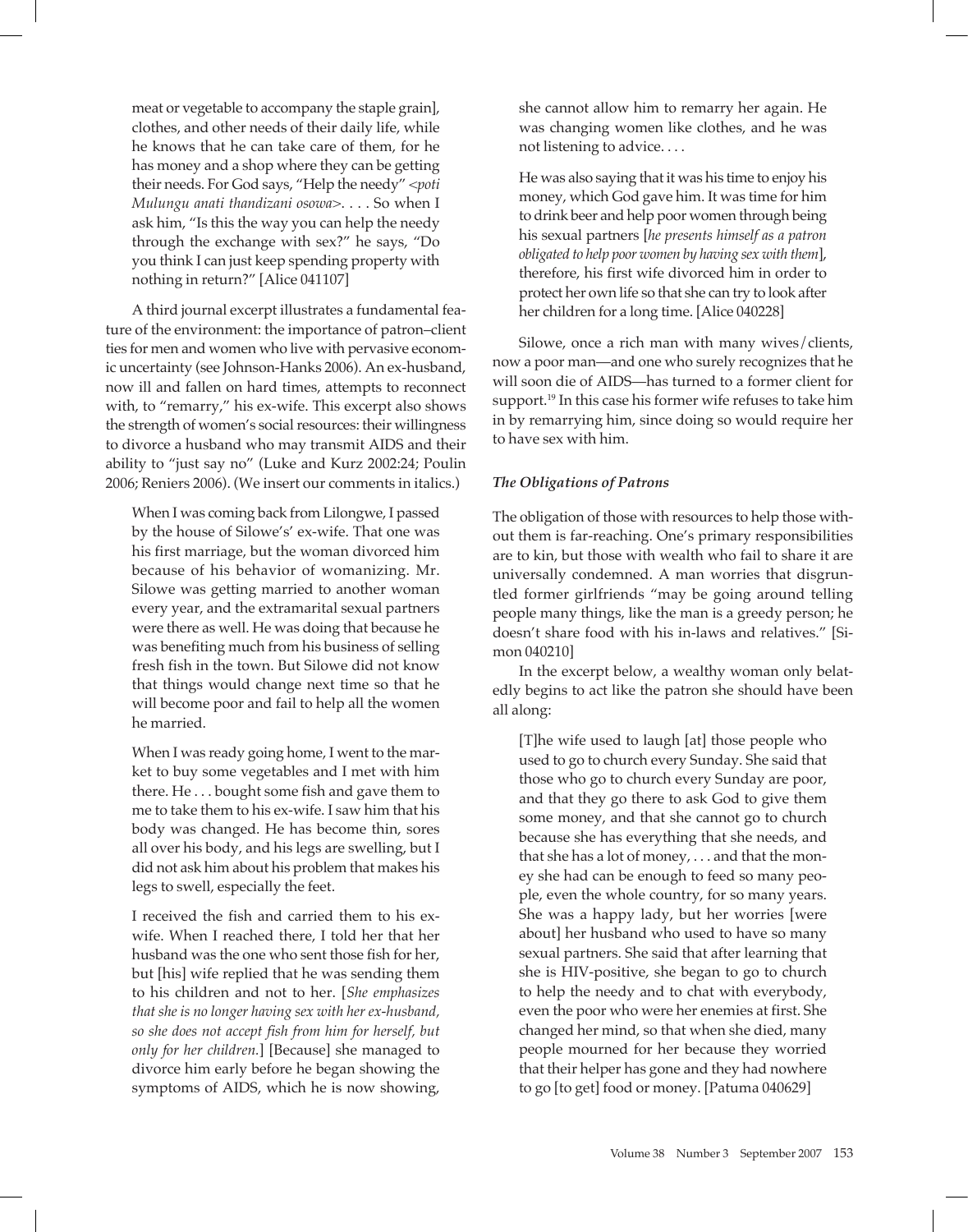The equivalence of sexual ties to other ties of dependence is sometimes expressed explicitly. In one fascinating exchange, the moral obligation of patrons to redistribute resources is directly linked to transactional sex. Simon (the journalist) sits talking with his wife and a visiting cousin, Regina. As she explains why she took an older lover, Regina casts herself as both patron and client simultaneously. Simon notes that she justifies her behavior by saying that "she does what she does (having sexual partners) because of her own problems; for instance, she doesn't have her mother, and her brothers depend on her if they are to feed and for everything." Simon objects vociferously on the grounds that if she is infected with HIV, he will be obligated to support her:

I said to her that I am serious. [Because she is] my relative, I cannot tolerate what she is doing, because when she will catch the disease, and it will be us, as her relatives, more especially me greatly, who will be in great trouble after hearing that she is sick, because I cannot let her be suffering. Yet I know that she is my relative . . . and I will be trying in all best possible ways to be visiting her and be assisting her in all means. She laughed and criticized me, saying that if I am not assisting her right now when she is okay and at school having [trouble paying] school fees, [will I be] helping or caring for her when she will be in trouble as I said?

Simon's wife then sides with Regina. Simon has money, yet has never assisted Regina:

We laughed, and then wife laughed too and sided with her, and then I told wife that she is backing her [Regina] as if what she is doing is good. Wife said that she was not backing her, but that [Regina] was saying the truth. She went on saying that she is now in Form One and she will be going to Form Two, if passing her exam, and from the time she started Form One had never tried to assist her with a single tambala [or] even K100.00. Why?

Finally, Regina teases Simon in a heavy-handed way that puts in straightforward terms the essential interchangeability of the support she might legitimately expect from a relative and the support she gets from a sexual relationship:

Then chatting continued, and then I said to her that if she will catch the virus, it will be her own fault. . . . She answered, saying that of course she does that deliberately, because of the problem which she had raised already, [the] lack of any relative to aid her regarding to paying her school fees. [Simon 040929]

A briefer excerpt, from a conversation among several men bemoaning the loose morals of girls today, illustrates again the equivalence of "support" from kin and lovers, and perhaps also the strategy of trying to embarrass a relative into offering help. The journal entry describes what an uncle says happened when he shouted at his niece about having married lovers:

He said that his sister's daughter, after being shouted at by the Uncle, responded that she will be assisted by sugar dads and eating and getting all personal needs from them because her Uncle cannot give her all her needs. [Chunga 050402]

# **Understanding Clients**

Many Malawians insist that women exchange sex for material benefits because of their "needs," and many would say that those needs arise out of women's poverty.<sup>20</sup> Much of the recent literature on transactional sex suggests, however, that "transactional relationships are not always related to immediate material necessity and may in fact be a mark of a woman's self-respect" (Wight et al. 2006:990; see also Caldwell et al. 1989 and Johnson-Hanks 2006). These apparently contradictory images of transactional sex become more easily understandable when we view women's sexual ties as an extension of their claims as clients in a patron–client system. We find intertwined themes concerning the fusion of sex and money, the legitimacy of clients' expectations of material support, and, most importantly, the ways patron–client ties, including sexual ones, function as a form of social insurance for clients as well as patrons.

## *Money as Erotic*

Just as men feel obliged to share their resources with poor women, women make clear that a man's resources should be available to all women who need them. At the same time, of course, once a woman has established her claim to a particular man, she wants exclusive access to him and may attack or berate an errant spouse or a rival who threatens her marriage. A dramatic example—both of the fusion of money and the erotic and of the terms in which women assert their claims on men—comes from a wild scene in a bar. The journalist, who had been drink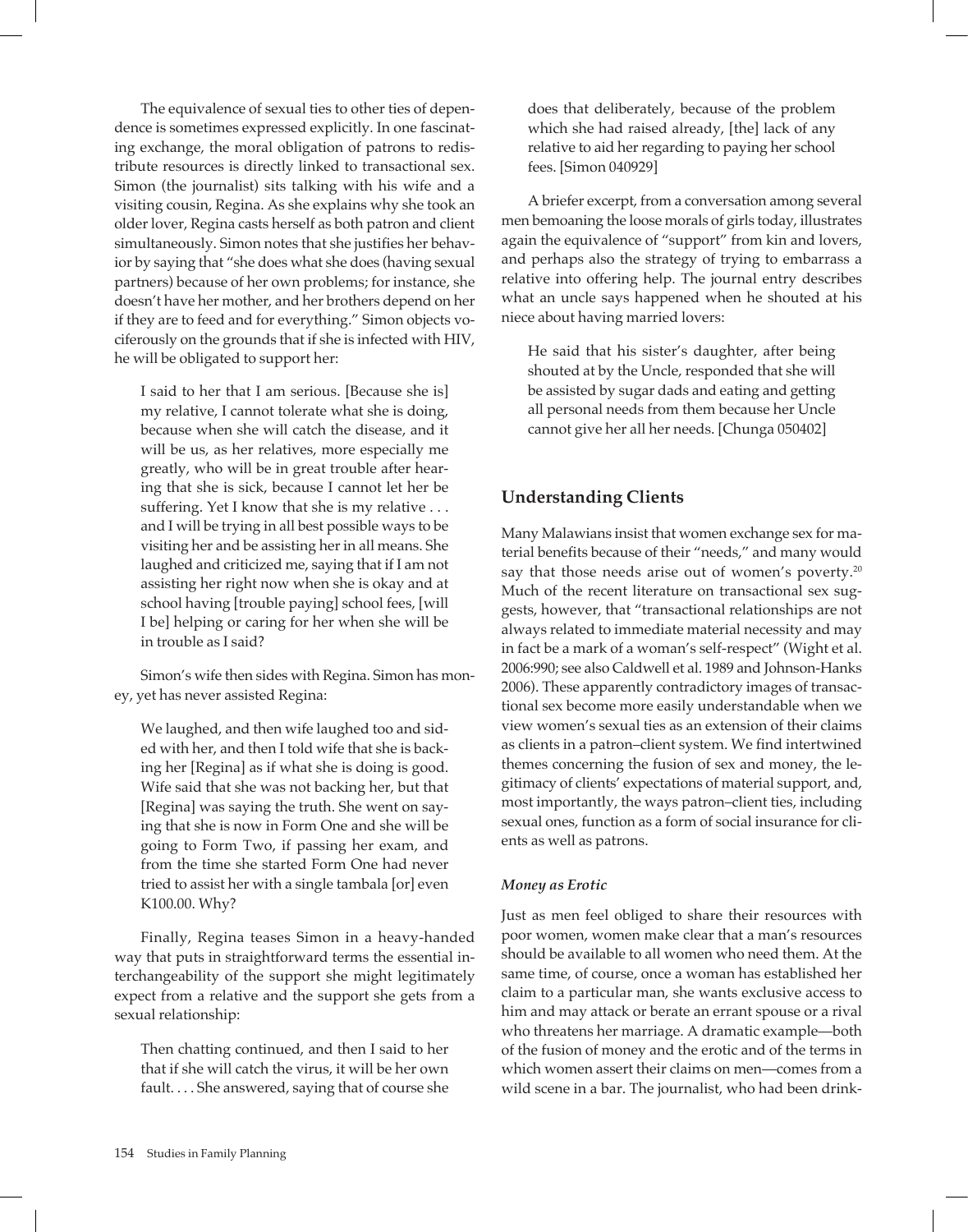ing and chatting peacefully, reports that a fight suddenly erupted when an outraged wife stormed into the bar looking for the bar girl who was sleeping with her husband. The bar girl and the husband fled, and the other bar girls beat up the wife; an exchange of insults followed. The wife defined her position as superior because she is the one who gets the lion's share of material benefits from her husband:

I could hear the woman saying that the man whom [the bar girl] sleeps with is her husband, and that she [the wife] has got everything at home and a house, too, while that one whom she was fighting with has no home [and is] a prostitute, moreover, and that she cannot match with her [since she is] the one who was brought [up] in a good and well-behaved family [unlike the bar girl who is the] daughter of a snake.

We laughed, some of us, and then the woman went on saying that even [though] she was bleeding, [the bar girl] should know that the man is for [the wife], and that [the bar girl] is the loser [because] she only receives K100.00 [less than US\$1], while [the wife] manages to keep all the man's salary.

Some of the bar girls also answered [that] . . . they pay tax to the government for them to be selling beer there, and it's their way of earning their living, and if her husband is not satisfied with her, maybe she doesn't know how to *kunyamulila* <Chichewa, meaning she doesn't know how to move up and down during sexual intercourse to cause the man to ejaculate fast>. The same bar girl said that probably [the wife] doesn't have the clitoris that the husband could be enjoying when sleeping with her and that's why her husband tends to seek someone else. . . . She was drunk a bit, and she would talk loudly for [the wife] to hear and others who came to see the fight, which took less than an hour, possibly 40 minutes. She [shouted] saying; "You have the big problem, big mum, your husband is not for you alone! He was born not for you special, and indeed he will be sleeping with all of us here, because we also need what he has, we need the penis as well, for once it enters on us, we just know that we are to eat that day. No penis, no money!" [Simon 040215]

The bar girls glory in their sexual talents and lay claim to the man's body, which represents both sex and food (an imagery that recurs in many contexts in the journals).<sup>21</sup> Of greater interest for our argument here, however, is their claim that "your husband is not for you alone." They assert the right to seek sex and money from any man who can provide both.

The equation between sexual relationships and food also works in reverse, as in this discussion among men recalling the terrible "hunger season"' of 2001 in which relationships ended when men could not reliably feed their partners:

He said he remembered a lot of marriages broke and many *zibwenzis* <mere relationships> ended because men were failing to buy [their sexual partners] maize for food, and . . . he gave an example of himself that a certain girl ended the affair with him because she kept on telling him that she stayed for 3 days without taking *nsima* [the staple food, made of maize flour], and he should give her money to buy maize flour . . . for her to cook nsima. But he also was starving with hunger together with his parents. . . . And he said one time he received the letter telling him that he doesn't love her and he doesn't consider her, and he said that she ended the affair there despite him meeting with her and pleaded to reconsider, rather to be still in love and say about his money problem status. [Simon 040529]

The exchange of material support for sex is so taken for granted that men may demand the return of gifts from women who have betrayed them. In the following excerpt, Simon is drinking home-brewed beer in an informal bar with a group of men he has just met. One drinker recounts his affair with a woman who lives near Simon's village, leading another to tell his own story:

Someone was listening to what we were talking <among the group>, and he jumped into the conversation and said that he had been destroying his relationship after hearing that the girl is double-crossing him. He also said that when ending <destroying, *kuononga* in Chichewa>, he was making sure that whatever he bought for her say half petticoats, pants, shoes, *zitenje*, dresses he was telling her to give [them back to] him, and the one whom she thinks can help her should take the challenges of buying clothes for her. . . . [H]e said he had a certain sexual partner at Mpale and another one at Nsingo in Mangochi, and [when] they double-crossed him, he went straight to them and asked for his things. Like the one in Nsingo, he asked for the four skirts and two pair of shoes and a jean round hat to give it to him, and she gave [them to] him. [Simon 040210]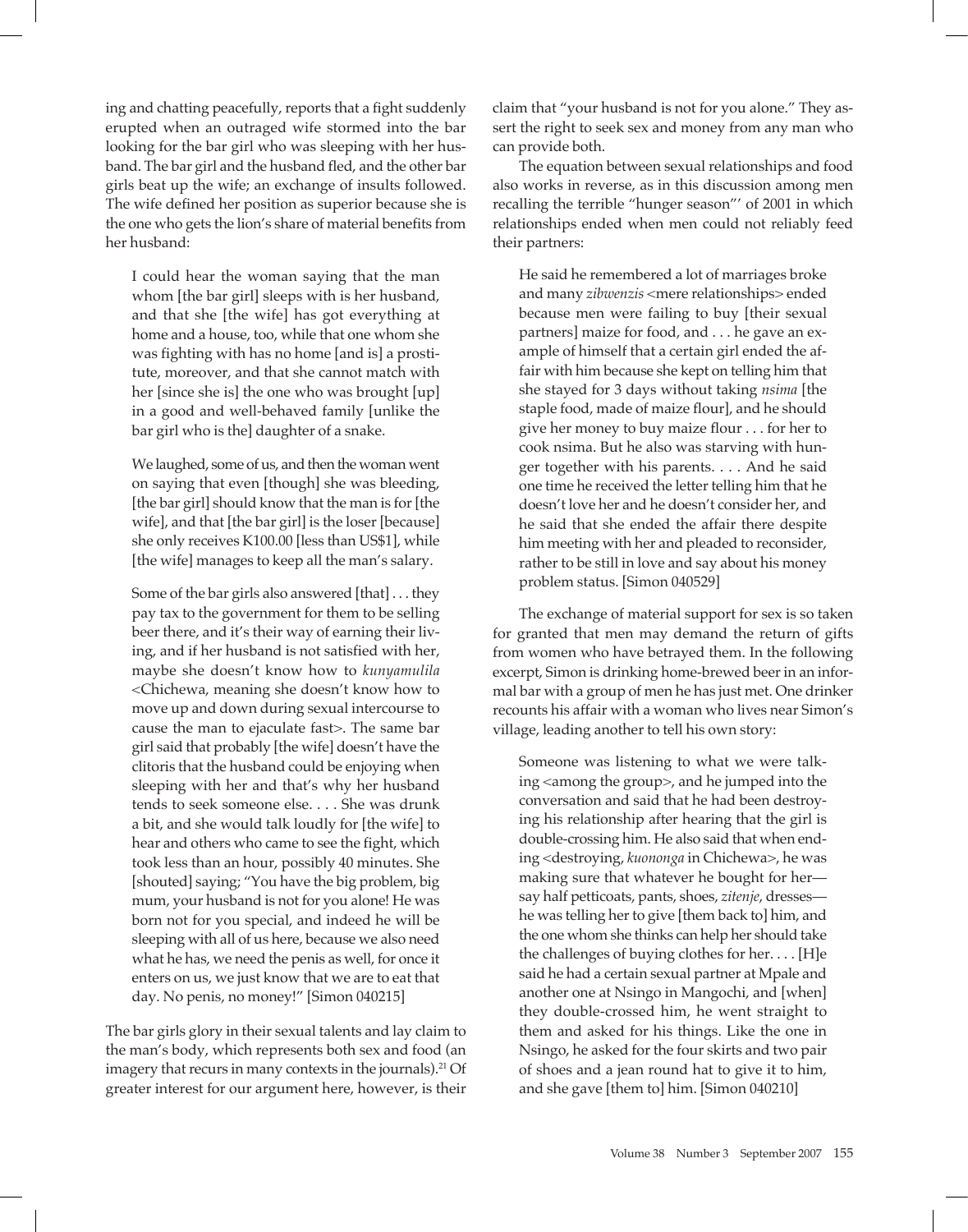Generally, rural Malawians take for granted that a man's material support is directly linked to sexual access, so that a man's failure to provide support justifies his partner's infidelity, and a woman in need of support will seek a husband or sexual partner. The excerpt below describes how a former wife justified her infidelities:

She was asked to say why she decided to have sex with other men [while] she is married. She said that her husband was not buying clothes for her, and he was also not buying groceries and food for her. She was very poor; therefore, she decided to look for the method which can help her in her problems. She then said that she does not mean that she doesn't love her husband. She will never do it again, but her husband should try to be buying some food, groceries, and clothes for his wife. She will always be depending on him as her husband. [Sophia 040420]

#### *Sexual Ties as Social Insurance*

Thoughtful observers of African circumstances have noted that insecurity fundamentally shapes the ways most Africans must make decisions. Writing of well-educated, and thus relatively privileged, Cameroonian women, Johnson-Hanks (2005:377) notes that, "under extreme uncertainty, when all the rules are changing, what works is not the best strategy but the most flexible one—the one that takes every present in the subjunctive, that keeps every alternative open as long as possible, and that permits the actor to act rapidly and flexibly to take advantage of whatever opportunities arise." The "judicious opportunism" Johnson-Hanks describes characterizes perfectly the conflicted and uncertain sexual strategies that continually recur in the journals as "everyday experience takes on the ambiguity, intensity, and uncertainty of vital conjunctures and standoffs" (Johnson-Hanks 2005:377; see also Whyte 1997 on Uganda; Ferguson 1999 on Zambia; and Johnson-Hanks 2006).

As in other parts of sub-Saharan Africa, insecurity has a pervasive influence on life in Malawi. The importance of having patrons as a hedge against disaster is mentioned frequently in the journals, as people bemoan their fate when those upon whom they depend die or depart. In an extract from a chief's court in the southern region, a man explains why his family took his brother's widow's house:

We did this on grounds that our brother didn't have any children with this woman, and it's awkward or improper to leave all the property with her, Honourable chiefs. This man, I mean my late brother, was supporting a lot of people who are stranded [at] this time due to this death. What are [we] going to do with them? Where are we going to get money to support them?

The widow begins to cry, pressing her claim not by referring to her rights, but by emphasizing that she is the one who is most "stranded":

Honourable chiefs, my second question is that, in his statements, he said that my late husband was supporting a lot of people who are stranded this time. That is completely true, and you have to know also that among those who are stranded, I'm the person who is completely stranded. I don't know if these people know that I'm one of those people who is more than stranded. Who do you think then will be assisting me? Tell me.

The brothers reply that at least the widow is an adult, unlike the young children who most need support, but the decisive argument is that she has others upon whom she can depend:

She is an elderly [adult] person. She knows what to do . . . and [she has] got [her] own relatives who can be assisting [her]. As a matter of fact, she can't be stranded. [Trueman 041208]

Sexual relationships, within or outside of marriage, are but one strand within the larger category of ties of dependence that function as insurance in a perilous world. The story recounted above of the fishmonger who turned to a former wife when he lost his money and developed the symptoms of AIDS illustrates an attempt to find such insurance. In another instance, that logic is extended to multiple partnerships. The diarist, a young woman, is talking with a school friend:

She then told me that her teacher proposed her although he was already married with two wives. She told me that she decided to refuse his proposal, but her friends forced her to accept. She also told me that although she had her teacher as her boyfriend, she also had a business man. She told me that she decided to have two boyfriends, so that if the other left her, she would already have another one. [Lilyan 040727]

That sexual ties are woven into the social safety net may explain why these ties are frequently multiple and overlapping. Just as rural Malawians accept the inconstancy of the weather or the absence of minibus schedules, both men and women accept the inconstancy of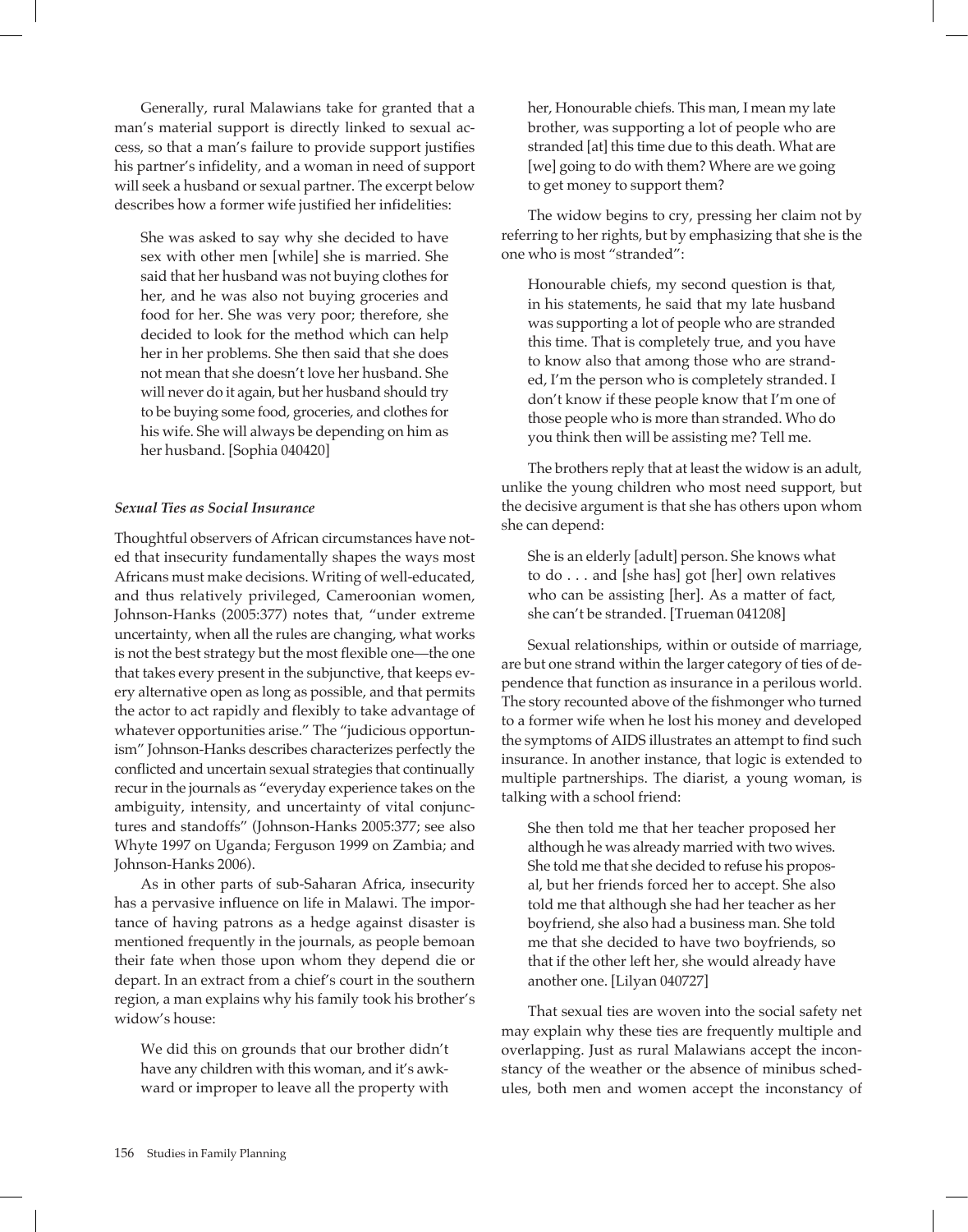sexual relationships and adopt an opportunistic strategy; they try to secure not only a main partner but also a stable of backups, or "spare tires," in case the main partner is unavailable or stops meeting their needs. Although women's search for partners is often described as the result of economic necessity (Leclerc-Madlala 2003), in a world where uncertainty is pervasive and personal ties are the major reserve against future uncertainties, people often form ties even in the absence of immediate need, as insurance against future need. Small gifts—symbolic luxuries rather than necessities—are sometimes sufficient, therefore, to secure a woman's sexual favors.<sup>22</sup> Gifts signify indefinite promises of availability rather than single exchanges. A small gift can provide a sort of credit, an expectation of reciprocity at a critical time. Sexual relationships, therefore, serve as insurance in a double sense. Having multiple partners is a way to provide backup if one partner dies or proves unfaithful, but even former partners create ties that may prove helpful in times of need. Ex-spouses sometimes help each other when one falls ill. In the following excerpt, a woman's relatives call on one of her former lovers for help with her funeral expenses:

When she died, her elder brother went to the member of parliament for her area and asked him to help them taking the funeral back to their home, and he did not refuse because she was once his sexual partner before he was elected. [Alice 040119]

We believe that the pervasiveness of multiple sexual partnerships is better understood as driven neither by men's nature nor by women's poverty. Rather, these partnerships are but one form of a complex system of social insurance that mitigates uncertain risk by binding patrons and clients—at every social stratum and in many of life's activities—in a web of ties held together by an ethic of redistribution and reciprocity. Even if a man's libido were low or a woman were not poor, forging ties of dependence through transactional sex might make sense, just in case.

## **Conclusions and Implications**

In this study, an unusual set of ethnographic field journals collected in rural Malawi brings us closer to what people say to each other about AIDS than do surveys, semistructured interviews, or focus-group discussions. We learn how people explain and justify to others the exchange of sex for material goods or money. Interpreting what they say has yielded three central insights toward

a broader understanding of the logic of such exchanges. First, transactional sex is not only about women's poverty but also about men whose relative wealth may compel them to take sexual partners, and about women who are not desperately poor, but who aspire to social mobility, economic independence, or simply a life enhanced by soap and lotions. Second, transactional sex is not solely, and perhaps not even primarily, about sex or money; rather it has to do with establishing, maintaining, and sustaining ties that bind a man and a woman in a social relationship of unequal interdependence at the time of the exchange, a relationship that may be reactivated in the future. Third, and most important, the ties that derive from the exchange of sex for money are but one form of patron–client interactions that are pervasive throughout sub-Saharan Africa and that have proved to be resilient over time. Everyone is simultaneously a patron and a client. The resulting web of relationships mitigates both the insecurity of poverty (in a subsistence economy that suffers from frequent food shortages) and the insecurity of wealth (in a poor and donor-dependent country).

Certainly some sexual relationships are the result of deliberate exploitation of the unequal economic power of males and females; some are corruptions of the ties of dependence that link patrons and clients. The strategic and moral importance of redistribution and reciprocity in an unequal and uncertain world suggests, however, that those who seek to combat AIDS by excising transactional sex would do well to consider the social practices and meanings that nourish such unequal sexual relationships. Ties of dependence are accepted and widespread in contemporary African societies—with good reason. Such ties are critical for the men at the top of the patron–client hierarchy, who collect supporters, gain status, and reap ancillary material benefits from such ties, and are even more so for the poor clients at the bottom, who must depend on "wealth in people" rather than bank accounts or a pension system. If patrons had no practical incentive to redistribute resources, no expectations of reciprocity, and no concept of the morality of sharing what they have, the lives of rural villagers would be even more precarious than they are, and the efforts of enterprising women seeking a place in the modern sector or attempting to become economically independent would be less successful.

 Viewing transactional sex as part of a larger system of asymmetrical interdependence has several implications for AIDS prevention beyond the usual pieties of recommendations to promote economic development or empower women. First, if transactional sex is not driven primarily by women's economic desperation, then programs of economic development or women's empowerment, however valuable these may be, are unlikely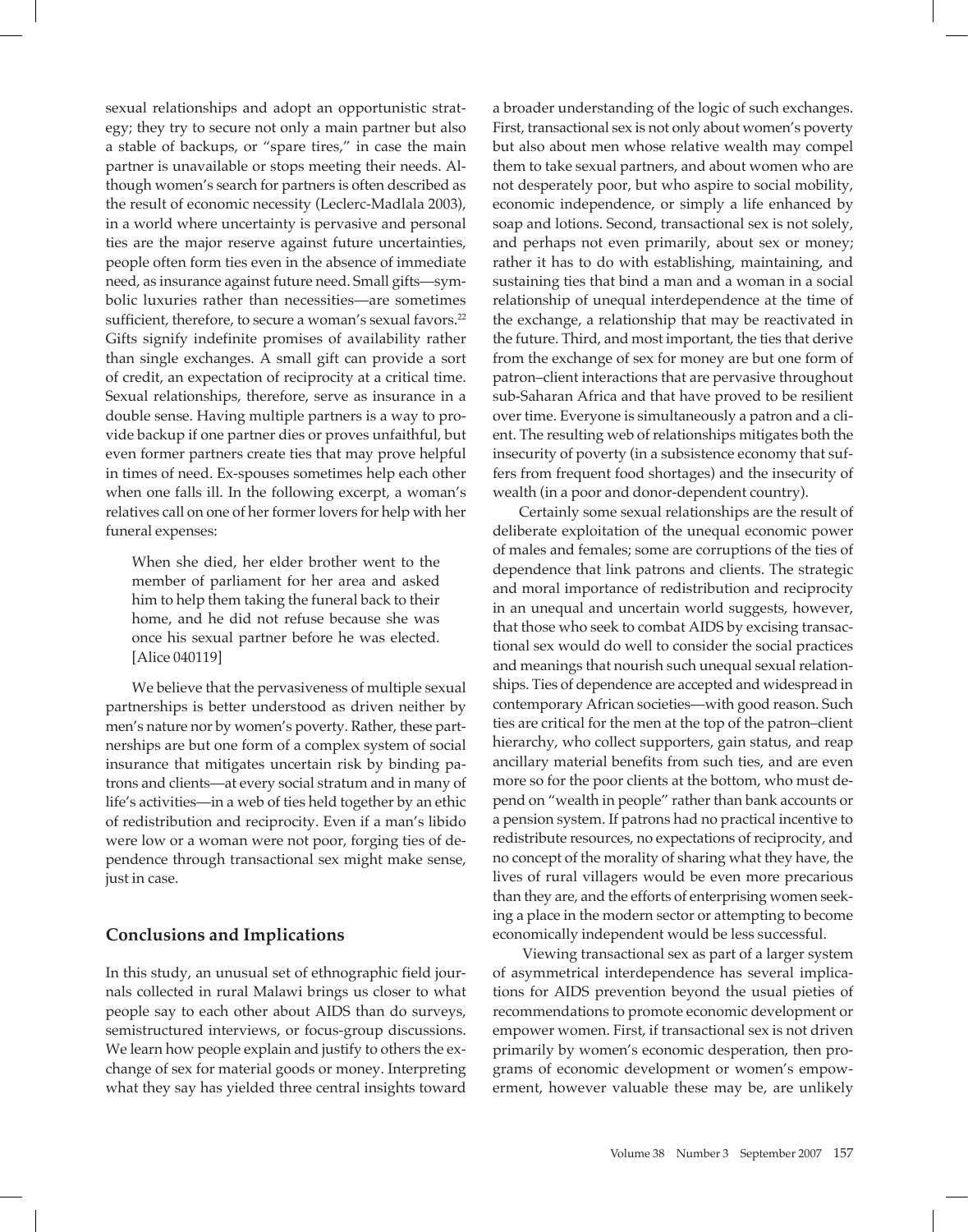to decrease women's vulnerability to HIV infection. Indeed, in many African countries wealthier and more educated women are more likely than poor rural women to be HIV-positive (Slutsker et al. 1994; Hargreaves and Glynn 2002; NSO and ORC Macro 2005). Second, as long as pervasive economic and social insecurity and underdeveloped formal labor markets continue to characterize African societies, patron**–**client ties are unlikely to wither. The extraordinary resilience of such patterns—in the form of political corruption on the one hand (Chabal and Daloz 1999; Smith 2006) and reliance on clan and kin ties on the other—is evidence of the vital roles they play. It is unlikely that the patron**–**client system (of investing in people and trusting that they will reciprocate) will disappear before other ways of accumulating resources, power, and prestige have been developed.

If we accept that ties of unequal dependence knit African society together and that both women and men depend upon them, we might begin to promote social alternatives that preserve the fabric of patron**–**client ties while detaching them from sexual exchange. This, we believe, would preserve the value of such ties for women while reducing women's risk of infection. One promising alternative is to counter the notion that men with many partners are to be admired and emulated by disseminating cultural images of such men as foolishly risking their lives by distributing their resources to many women rather than sharing them with one, a wife. This approach is derived directly from the journals, specifically from conversations in which men who are known to frequent prostitutes but who object to using condoms are spoken of with scorn. Because "everyone knows" that sex workers are likely to be HIV-positive, any man who patronizes them is said to have "deliberately chosen death," to have invested in an activity from which the only profit is death. Because this scorn is generated in rural villages, programs that reinforce local criticism are likely to be more successful than those that are generated externally. Another, similar, approach could build on local criticism of men who spend money on their own pleasure and, as a result, burden their relatives with caring for such men and, potentially, for their wives and children as well. The relatives grumble, "Was I there when he was spending all that money on a good time?" Thus, a public campaign might label men with many sexual partners as antisocial hoarders who keep their resources for their own pleasure, as contrasted with men who use their wealth for the good of their families and community.

More radical strategies would include efforts to reproduce patron–client ties in a nonsexual context. For example, wealthy men (and women as well) might be encouraged to give money to clients indirectly through

their mosques or churches rather than in person. Such contributions could be earmarked, for example, to sponsor a secretary who wishes to study accounting, or to provide capital for a seamstress to develop her business. Congregations might hold public "thank-you" ceremonies to give patrons "heaven points," and, like Westerners who sponsor children through World Vision or Save the Children, the donors might receive letters of thanks from those they had helped. Such personal ties, if maintained over time, might also serve the insurance functions of transactional sex. These strategies would not be necessary were Malawi able to incorporate all those who want a job in the formal economy. What most rural Malawians long for, we believe, is reliable work that would allow them to support themselves and their families and save for a rainy day (or a drought). Everything that maintains the insecurity of life in Africa and inhibits the development of a reliable formal economy—from structural adjustment, to agricultural subsidies, to the absence of investment—accentuates people's reliance on all forms of patron–client ties.

#### **Notes**

- 1 For example, the prestigious Global HIV Prevention Working Group (2003:8), sponsored by the Bill & Melinda Gates Foundation and the Henry J. Kaiser Family Foundation, noted in 2003 that "[t]he growing disparity between male and female infection rates in Africa reflects the degree to which gender inequities are now driving the epidemic in sub-Saharan Africa, as women who lack economic independence, educational opportunities, and access to health information and services often have difficulty avoiding exposure to the virus. Gender-focused prevention programs must address the many economic, social and political disadvantages that directly increase women's vulnerability to HIV infection."
- 2 On the pervasiveness of transactional sex—and the inappropriateness of identifying it as prostitution—see, for example, Caldwell et al. (1989); Standing (1992); Meekers and Calvès (1997); Hunter (2002; 2004; and 2005); Luke and Kurz (2002); Wojcicki (2002b); Luke (2003); Hallman (2004); Kaufman and Stavrou (2004); Nyanzi et al. (2004); Poulin (2006); and Wight et al. (2006).
- 3 For examples of works focusing on women's vulnerability and efforts to combat HIV transmission by empowering women and reducing their poverty, see Global HIV Prevention Working Group (2003); Human Rights Watch (2006); Epstein (2002); and Epstein and Kim (2007).
- 4 The same point is made by Ankomah (1992 and 1999) for Ghana and Leclerc-Madlala (2003) for South Africa among many others.
- 5 Of course, women may also depend on their boyfriends for more substantial help, but even the women in Lesotho whom Wines (2004) describes as leaving a box of laundry soap in the window to warn boyfriends when husbands are in town are employed factory workers making a reasonable wage by African standards.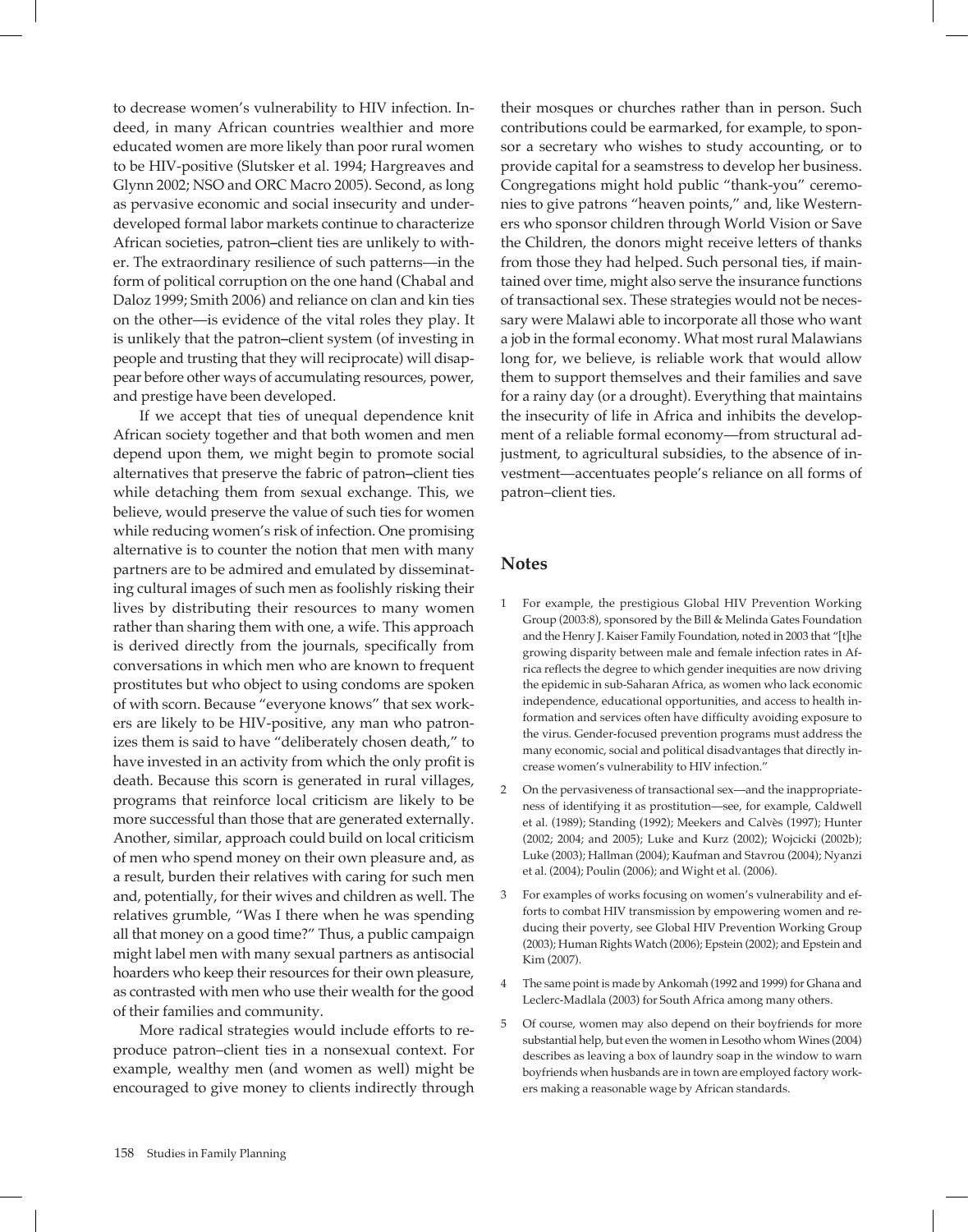- 6 Wight and his colleagues (2006:990) note that "[m]aterial exchange for sex, or 'transactional sex', is now recognised to be widespread in sub-Saharan Africa and generally interpreted as a consequence of women's poverty. Some detailed studies suggest, however, that transactional relationships are not always related to immediate material necessity and may, in fact, be a mark of a woman's self-respect." Indeed, young Yoruba women are reported to have become "indignant when it was suggested that they took on lovers for any other reason than economic need" (Seidel 1993, quoted in Wojcicki 2002a:341–342; see also Leclerc-Madlala 2002).
- 7 Although such relationships are certainly not unknown in the West, Western images of infidelity tend toward temporary "flings" or the torrid affairs that break up marriages, but not toward a pattern in which both men and women maintain long-term relationships with more than one partner. Zelizer (2005), however, demonstrates that, even in the West, intimacy and economic exchange often go together.
- Even Cole (2004), who finds that young Malagasy women often see the use of sex for economic advantage as empowering, casts both women and men as victims of capitalism and consumerism. We are mindful of the warning from Caldwell and his colleagues (1989:186) that "needed research is hindered . . . by a misreading of the situation, ironically arising often from the best of motives aimed at reducing perceived racialism." They point out the dangers of "find[ing] cultures guiltless by concluding that they do not significantly differ from Western patterns."
- 9 Status aspirations appear to provide important motivations for transactional sex. According to the literature cited above, women's status is increased by the material goods their partners provide, and men's by displaying multiple partners (see, for example, Ashforth 1999 and Kaler 2003). We agree with this observation and explore why these exchanges provide status.
- 10 The topic of religion was added later.
- 11 For a fuller discussion of using the journals as a methodological tool and as a form of social inquiry, see Watkins and Swidler (2007).
- 12 Social analysts frequently draw on textual materials created by others—from the memoirs and letters historians analyze, to the newspaper accounts that scholars rely upon to characterize social movements, to the documents produced by the Inquisition (Ginzburg 1980). These documents always reflect the biases and interests of those who recorded them, and analysts attempt to take those biases into account. Such texts can also provide access to meanings that operate in a culture in spite of—but sometimes because of—the assumptions and prejudices of their creators (as in the fascinating work of Mohr and Duquenne 1997, which analyzes texts produced by social service organizations in New York City).
- 13 English is taught in Malawian public schools from the early grades; formal instruction in English is started in Standard 5, equivalent to fifth grade in the United States. Use of English is widespread to the degree that it has become indigenized in some instances. For example, to be sexually promiscuous is to be "movious," and one who has multiple partners is said to be "moving around," an Anglicization of a Chichewa expression, *woyendayenda*, derived from the earlier association between migrant labor and having multiple partners. The naturalness with which the journalists adapt English to Chichewa, chiYao, or chiTumbuka linguistic forms means that their English is closer to local languages than to the standard English of a Canadian, British, or American ethnographer.

14 Collier (2004:36; see also 1997), quoting Collier and Rosaldo (1981) writes:

Instead of assuming that gender conceptions reflect biological differences, or the sexual division of labor, we "pursued an analysis that links ritualized notions of gender to practical social relations. People celebrate those very selfimages that they use when creating relationships, promoting cooperation or conflict, articulating desires and claims. Gender as an aspect of personhood should, we suggest, be understood in terms of its place in a social system, wherein inequalities in status and privilege determine the goals people fight for, their motives for politics, and the conditions they seek to explain."

- 15 In an innovative analysis, Weinreb (2001) has shown that political patronage has a major influence on the distribution of public goods in Kenya.
- 16 Powdermaker (1962:166), cited in Ferguson (1999:179), states that both men and women in the Zambian copperbelt long for fidelity but are "compulsively unfaithful."
- 17 In the 2004 round of the MDICP, 27 percent of female respondents said they "know or suspect" that their spouse is unfaithful, 46 percent said that he is "probably faithful," and the rest said they couldn't know his behavior. Men were far more likely to report that their wife is "probably faithful" (76 percent), although because men are expected to divorce an unfaithful wife, their reports may be exaggerated.
- 18 In a chief's court, a woman sued her husband for divorce because she had caught him "red-handed" with her friend and neighbor. When the wife told her story, the audience murmured sympathetically, but when the man told his story—that his wife had refused sex with him for a week—the audience shifted its support. The chief ruled in favor of the man [Simon 060531]. We have not heard about a court case that was decided in favor of a woman who sought sexual relief, but many instances occur in the journals in which women debate who is able to endure prolonged separation better, men or women.
- 19 Meekers and Calvès (1997), writing about Cameroon, note that one reason men give for having many girlfriends is that if a man needs help and one girlfriend can't help him, another might.
- 20 The belief that women's poverty forces them to exchange sex for material support is, of course, sometimes true. Yet the data showing that much of transactional sex involves gifts of luxuries (Dinnan 1983; Ankomah 1999; Nyanzi et al. 2004; Silberschmidt and Rasch 2001; Leclerc-Madlala 2002 and 2003; Hunter 2004; Kaufman and Stavrou 2004; Poulin 2006) and that women who are not poor also engage in such practices suggests a different reading of claims about women's "poverty." In his classic work on the "politics of the belly," Bayart (1993) makes the point that African nations use claims about their own poverty and suffering as a way to gain access to international aid. We suggest that the cultural casting of women as "poor" is a crucial element of social arrangements that bind men and women together in patron–client bonds. This point illustrates Rubin's (1975) argument that in stateless societies, heterosexuality and the differences between women and men are culturally constructed so as to require the "traffic in women" that binds the political order together.
- 21 The connection between images of eating and sexual eroticism is widespread. Students of Africa have also noted the connection between metaphors of eating and participation in patron–client systems (see Smith 2006 for Nigeria), so that a patron who fails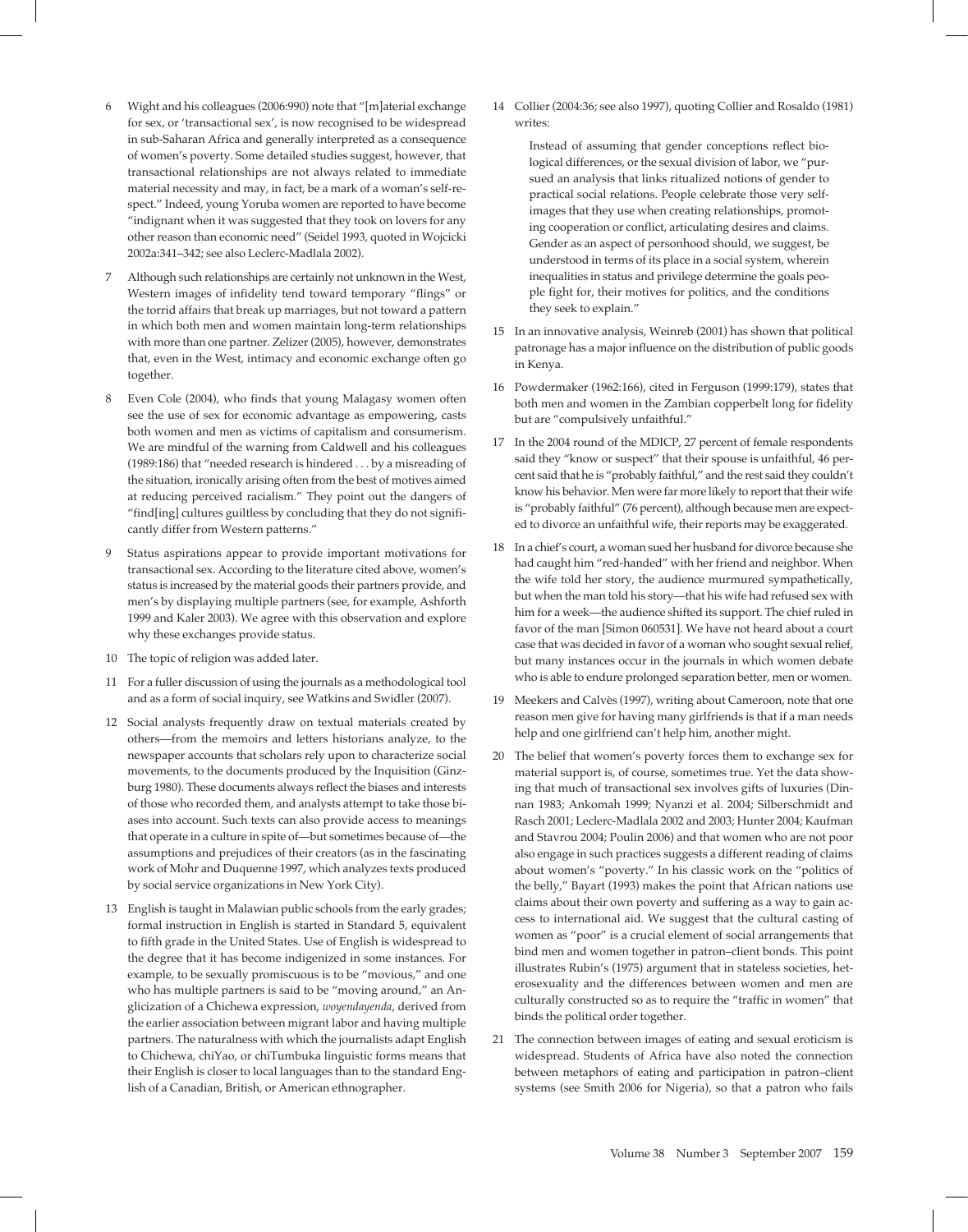to redistribute resources "eats alone." Johnson-Hanks (2006:166) notes that among the Beti in Cameroon, the terminology for eating, sex, and political corruption are the same: "Food and eating serve metaphorically both in Eton/Ewondo and in Camfrançais not only for sexuality, as here, but also for violence, power, witchcraft, and corruption. A person possessed by *evu* 'eats' his relatives; a politician who has embezzled money 'ate' it (*adi*)."

22 For the kinds of gifts young women receive, see Poulin (2006). Writing of young people in urban South Africa, Kaufman and Stavrou (2004:383) note: "All respondents indicated gifts were an important part of courtship, and the type of gifts cited reveals the variety and their commonness. In general, flowers, chocolates, jewellery, clothes, lingerie, CDs, drugs, meals in a restaurant, drinks at a club, tickets to concerts, and entrance fees to clubs were the most frequently mentioned items."

## **References**

- Ankomah, Augustine. 1992. "Premarital sexual relationships in Ghana in the era of AIDS." *Health Policy and Planning* 7(2): 135–143.
- ———. 1999. "Sex, love, money and AIDS: The dynamics of premarital sexual relationships in Ghana." *Sexualities* 2(3): 291–308.
- Ashforth, Adam. 1999. "Weighing manhood in Soweto." *CODESRIA Bulletin* 3&4: 51–58.
- ———. 2005. *Witchcraft, Violence, and Democracy in South Africa*. Chicago: University of Chicago Press.
- Barnes, Sandra T. 1986. *Patrons and Power: Creating a Political Community in Metropolitan Lagos*. Manchester: Manchester University Press.
- Barnett, Tony and Alan Whiteside. 2006. *AIDS in the Twenty-first Century: Disease and Globalization*. Second edition. New York: Palgrave Macmillan.
- Bayart, Jean François. 1993. *The State in Africa: The Politics of the Belly*. New York: Longmans Publishing.
- Bloch, Marc. 1961 (first printed 1940). *Feudal Society*. Chicago: University of Chicago Press.
- Bratton, Michael and Nicolas van de Walle. 1997. *Democratic Experiments in Africa*. Cambridge: Cambridge University Press.
- Bunnell, Rebecca E. 1996. "Promoting or paralyzing behavior change: Understanding gender and high levels of perceived risk of HIV infection in southwestern Uganda." Doctoral dissertation, Harvard University, Departments of Population and International Health and Health and Social Behavior, Harvard School of Public Heath.
- Caldwell, John C., Pat Caldwell, and Pat Quiggin. 1989. "The social context of AIDS in sub-Saharan Africa." *Population and Development Review* 15(2): 185–234.
- Chabal, Patrick and Jean Paul Daloz. 1999. *Africa Works: Disorder as Political Instrument*. Bloomington: Indiana University Press.
- Chin, James. 2006. *The AIDS Pandemic: The Collision of Epidemiology with Political Correctness*. Abingdon, UK: Radcliffe Publishing.
- Cole, Jennifer. 2004. "Fresh contact in Tamatave, Madagascar: Sex, money, and intergenerational transformation." *American Ethnologist* 31(4): 573–588.
- Collier, Jane Fishburne. 1997. *From Duty to Desire: Remaking Families in a Spanish Village*. Princeton: Princeton University Press.
- ———. 2004. "A chief does not rule land; he rules people (Luganda proverb)." In *Law and Empire in the Pacific: Fiji and Hawaii*. Eds. Sally Engle Merry and Donald Brenneis. Santa Fe, NM: School of American Research Press. Pp. 35–60.
- Collier, Jane F. and Michelle Z. Rosaldo. 1981. "Politics and gender in 'simple' societies." In *Sexual Meanings*. Ed. Sherry Ortner. New York: Cambridge University Press. Pp. 275–329.
- Dinnan, Carmel. 1983. "Sugar-daddies and gold diggers: The white-collar single women of Accra." In *Female and Male in West Africa*. Ed. Christine Oppong. London: George Allen and Unwin. Pp. 344–366.
- Eisenstadt, S.N. and L. Roniger. 1984. *Patrons, Clients, and Friends: Interpersonal Relations and the Structure of Trust in Society*. New York: Cambridge University Press.
- Ekwensi, Cyprian. 1987 (first printed 1961). *Jagua Nana*. Oxford, UK: Heinemann International.
- Epstein, Helen. 2002. "The hidden cause of AIDS." *New York Review of Books* 49(8): 43–49.
- ———. 2007. *The Invisible Cure: Africa, the West, and the Fight Against AIDS*. New York: Farrar, Straus and Giroux.
- Epstein, Helen and Julia Kim. 2007. "AIDS and the power of women." *New York Review of Books* 54(2): 39–41.
- Ferguson, James. 1999. *Expectations of Modernity: Myths and Meanings of Urban Life on the Zambian Copperbelt*. Berkeley: University of California Press.
- Ginzburg, Carlo. 1980. *The Cheese and the Worms: The Cosmos of a Sixteenth-century Miller*. Baltimore: Johns Hopkins University Press.
- Global HIV Prevention Working Group. 2003. "Access to HIV prevention: Closing the gap." <http://www.kff.org/hivaids/200305index.cfm>. Accessed 14 February 2005.
- Guyer, Jane I. 1993. "Wealth in people and self-realization in equitorial Africa." *Man,* new series 28(2): 243–265.
- Hallman, Kelly. 2004. "Socioeconomic Disadvantage and Unsafe Sexual Behaviors Among Young Women and Men in South Africa." *Policy Research Division Working Paper* No. 190. New York: Population Council.
- Halpeny, Philip. 1975. "Three styles of ethnic migration in Kisenyi, Kampala." In *Town and Country in Central and Eastern Africa: Studies Presented and Discussed at the Twelfth International African Seminar, Lusaka, September 1972*. Ed. David Parkin. Oxford: Oxford University Press. Pp. 276–287.
- Halperin, Daniel T. and Helen Epstein. 2004. "Concurrent sexual partnerships help to explain Africa's high HIV prevalence: Implications for prevention." *Lancet* 364(9,428): 4–6.
- -. 2007. "Why is HIV prevalence so severe in Southern Africa?" *The Southern African Journal of HIV Medicine* 26 (March): 19–25.
- Hargreaves, James R. and Judith R. Glynn. 2002. "Educational attainment and HIV-1 infection in developing countries: A systematic review." *Tropical Medicine and International Health* 7(6): 489–498.
- Human Rights Watch. 2006. "Women and HIV/AIDS." <http://www. hrw.org/women/aids.html>. Accessed 1 June 2007.
- Hunter, Mark. 2002. "The materiality of everyday sex: Thinking beyond prostitution." *African Studies* 61(1): 99–120.
	- 2004. "All you need is love? The courting gift in 20th century KwaZulu-Natal." Paper presented at the History/African Studies seminar series, Department of History, University of Natal.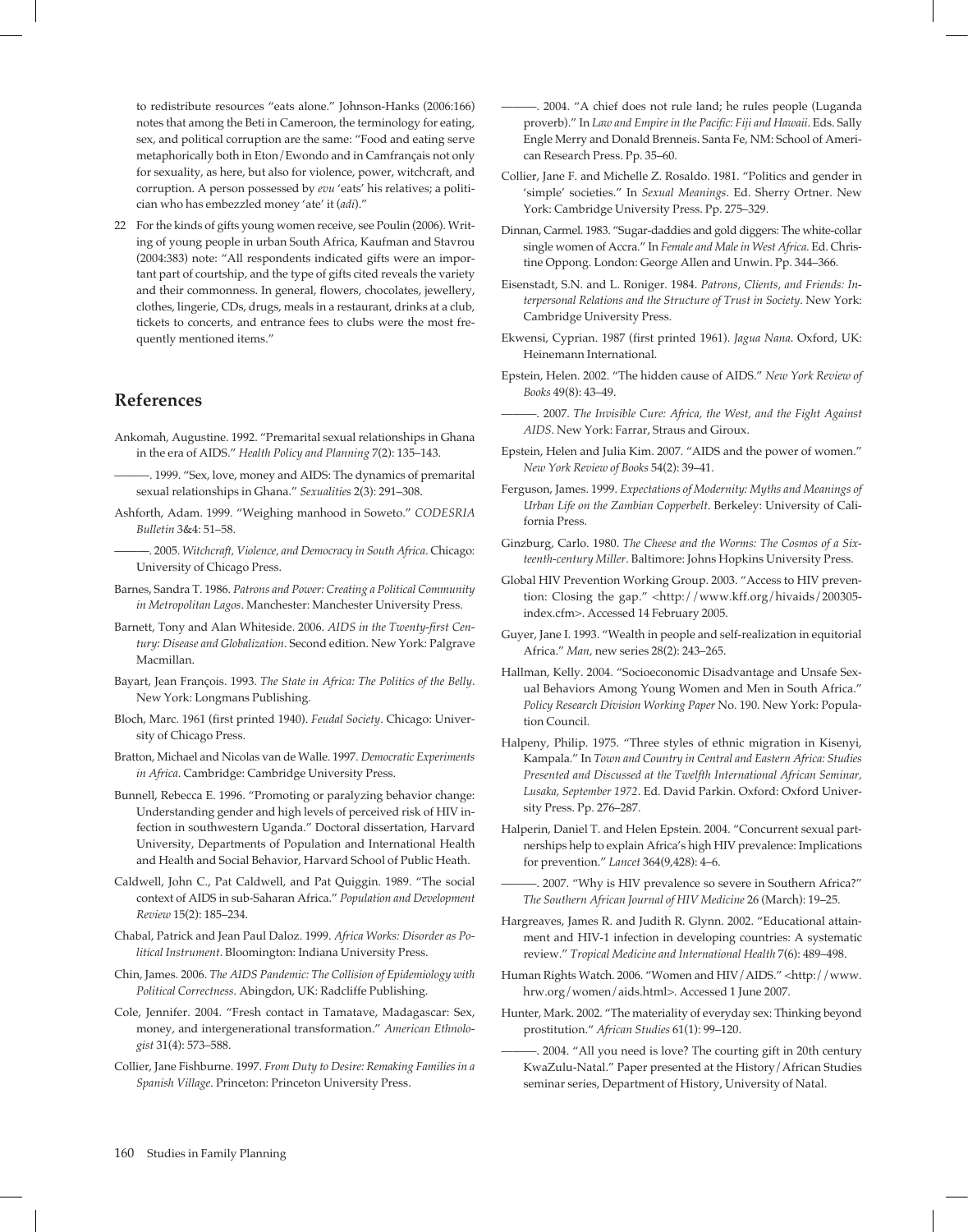- ———. 2005. "Cultural politics and masculinities: Multiple-partners in historical perspective in KwaZulu-Natal." *Culture, Health & Sexuality* 7(3): 209–233.
- Johnson-Hanks, Jennifer. 2005. "When the future decides: Uncertainty and intentional action in contemporary Cameroon." *Current Anthropology* 46(3): 363–385.

———. 2006. *Uncertain Honor: Modern Motherhood in an African Crisis*. Chicago: University of Chicago Press.

- Kaler, Amy. 2003. "'My girlfriends could fill a yanu-yanu bus': Rural Malawian men's claims about their own serostatus." *Demographic Research* Special Collection 1, Article 11: 349–372.
- Kaler, Amy and Susan Cotts Watkins. 2001. "Disobedient distributors: Street-level bureaucrats and would-be patrons in community-based family planning programs in rural Kenya." *Studies in Family Planning* 32(3): 254–269.
- Kaufman, Carol E. and Stavros E. Stavrou. 2004. "'Bus fare please': The economics of sex and gifts among young people in urban South Africa." *Culture, Health & Sexuality* 6(5): 377–391.
- Kopytoff, Igor and Suzanne Miers. 1977. "African 'slavery' as an institution of marginality." In *Slavery in Africa: Historical and Anthropological Perspectives*. Eds. Suzanne Miers and Igor Kopytoff. Madison: University of Wisconsin Press. Pp. 3–81.
- Leclerc-Madlala, Suzanne. 2002. "Youth, HIV/AIDS and the importance of sexual culture and context." *Social Dynamics* 28(1): 20–41.
	- ———. 2003. "Transactional sex and the pursuit of modernity." *Social Dynamics* 29(2): 213–233.
- Luke, Nancy. 2003. "Age and economic asymmetries in the sexual relationships of adolescent girls in sub-Saharan Africa." *Studies in Family Planning* 34(2): 67–86.
- Luke, Nancy and Kathleen M. Kurz. 2002. "Cross-generational and transactional sexual relations in sub-Saharan Africa: Prevalence of behavior and implications for negotiating safer sexual practices." Paper prepared by the International Center for Research on Women in collaboration with Population Services International as part of the AIDSMark project.
- Meekers, Dominique and Anne-Emmanuèle Calvès. 1997. "'Main' girlfriends, girlfriends, marriage, and money: The social context of HIV risk behavior in sub-Saharan Africa." *Health Transition Review* 7(Supplement): 361–375.
- Miers, Suzanne and Igor Kopytoff (eds.). 1977. *Slavery in Africa: Historical and Anthropological Perspectives*. Madison: University of Wisconsin Press.
- Mohr, John and Vincent Duquenne. 1997. "The duality of culture and practice: Poverty relief in New York City, 1888–1917." *Theory and Society* 26(2/3): 305–356.
- Morris, Martina and Mirjam Kretzchmar. 1995. "Concurrent partnerships and transmission dynamics in networks." *Social Networks* 17(3–4): 299–318.
- National Statistical Office (NSO) [Malawi] and ORC Macro. 2005. *Malawi Demographic and Health Survey 2004*. Calverton, MD: NSO and ORC Macro.
- Nelson, Nici. 1987. "'Selling her kiosk': Kikuyu notions of sexuality and sex for sale in Mathare Valley, Kenya." In *The Cultural Construction of Sexuality*. Ed. Pat Caplan. London and New York: Tavistock Publications. Pp. 217–239.
- Nyanzi, Stella, Barbara Nyanzi, Bessie Kalina, and Robert Pool. 2004. "Mobility, sexual networks and exchange among Bodabodamen in Southwest Uganda." *Culture, Health & Sexuality* 6(3): 239–254.
- Pittin, Renée. 1983. "Houses of women: A focus on alternative life-styles in Katsina City." In *Female and Male in West Africa*. Ed. Christine Oppong. London: George Allen and Unwin. Pp. 291–302.
- Poulin, Michelle J. 2006. "The sexual and social relations of youth in rural Malawi: Strategies for AIDS prevention." Doctoral dissertation, Graduate School of Arts and Sciences, Boston University.
- Powdermaker, Hortense. 1962. *Copper Town: Changing Africa: The Human Situation on the Rhodesian Copperbelt*. New York: Harper & Row.
- Reniers, Georges. 2006. "Marital strategies for regulating exposure to HIV in rural Malawi." Department of Sociology and Population Studies Center, University of Pennsylvania. Unpublished.
- Roniger, Luis. 1990. *Hierarchy and Trust in Modern Mexico and Brazil*. New York: Praeger.
- Roniger, Luis and Ayse Günes-Ayata (eds.). 1994. *Democracy, Clientelism, and Civil Society*. Boulder, CO: Lynne Rienner Publishers.
- Rubin, Gayle. 1975. "The traffic in women: Notes on the 'political economy' of sex." In *Toward an Anthropology of Women*. Ed. Rayna Reiter. New York: Monthly Review Press. Pp. 157–210.
- Shelton, James D., Michael M. Cassell, and Jacob Adetunji. 2005. "Is poverty or wealth at the root of HIV?" *Lancet* 366(9,491): 1,057–1,058.
- Silberschmidt, Margrethe and Vibeke Rasch. 2001. "Adolescent girls, illegal abortions and 'sugar-daddies' in Dar es Salaam: Vulnerable victims and active social agents." *Social Science & Medicine* 52(12): 1,815–1,826.
- Slutsker, Laurence, Jeanne Cabeza, Jack J. Wirima, and Richard W. Steketee. 1994. "HIV-1 infection among women of reproductive age in a rural district in Malawi." *AIDS* 8(9): 1,337–1,340.
- Smith, Daniel Jordan. 2003. "Patronage, per diems and 'the workshop mentality': The practice of family planning programs in southeastern Nigeria." *World Development* 31(4): 703–715.
- . 2004a. "Burials and belonging in Nigeria: Rural-urban relations and social inequality in a contemporary African ritual." *American Anthropologist* 106(3): 569–579.
- -. 2004b. "Contradictions in Nigeria's fertility transition: The burdens and benefits of having people." *Population and Development Review* 30(2): 221–238.
- 2006. A Culture of Corruption: Everyday Deception and Popular Dis*content in Nigeria*. Princeton: Princeton University Press.
- Standing, Hilary. 1992. "AIDS: Conceptual and methodological issues in researching sexual behavior in sub-Saharan Africa." *Social Science & Medicine* 34(5): 475–483.
- Tawfik, Linda and Susan Cotts Watkins. 2007. "Sex in Geneva, sex in Lilongwe, and sex in Balaka." *Social Science & Medicine* Special Edition 64(5): 1,090–1,101.
- Tibandebage, Paula and Maureen MacIntosh. 2005. "The market shaping of charges, trust and abuse: Health care transactions in Tanzania." *Social Science & Medicine* 61(7): 1,385–1,395.
- Vansina, Jan. 1990. *Paths in the Rainforests: Toward a History of Political Tradition in Equatorial Africa*. Madison: University of Wisconsin Press.
- Wardlow, Holly. 2004. "Anger, economy, and female agency: Problematizing 'prostitution' and 'sex work' among the Huli of Papua New Guinea." *Signs: Journal of Women in Culture and Society* 29(4): 1,017–1,040.